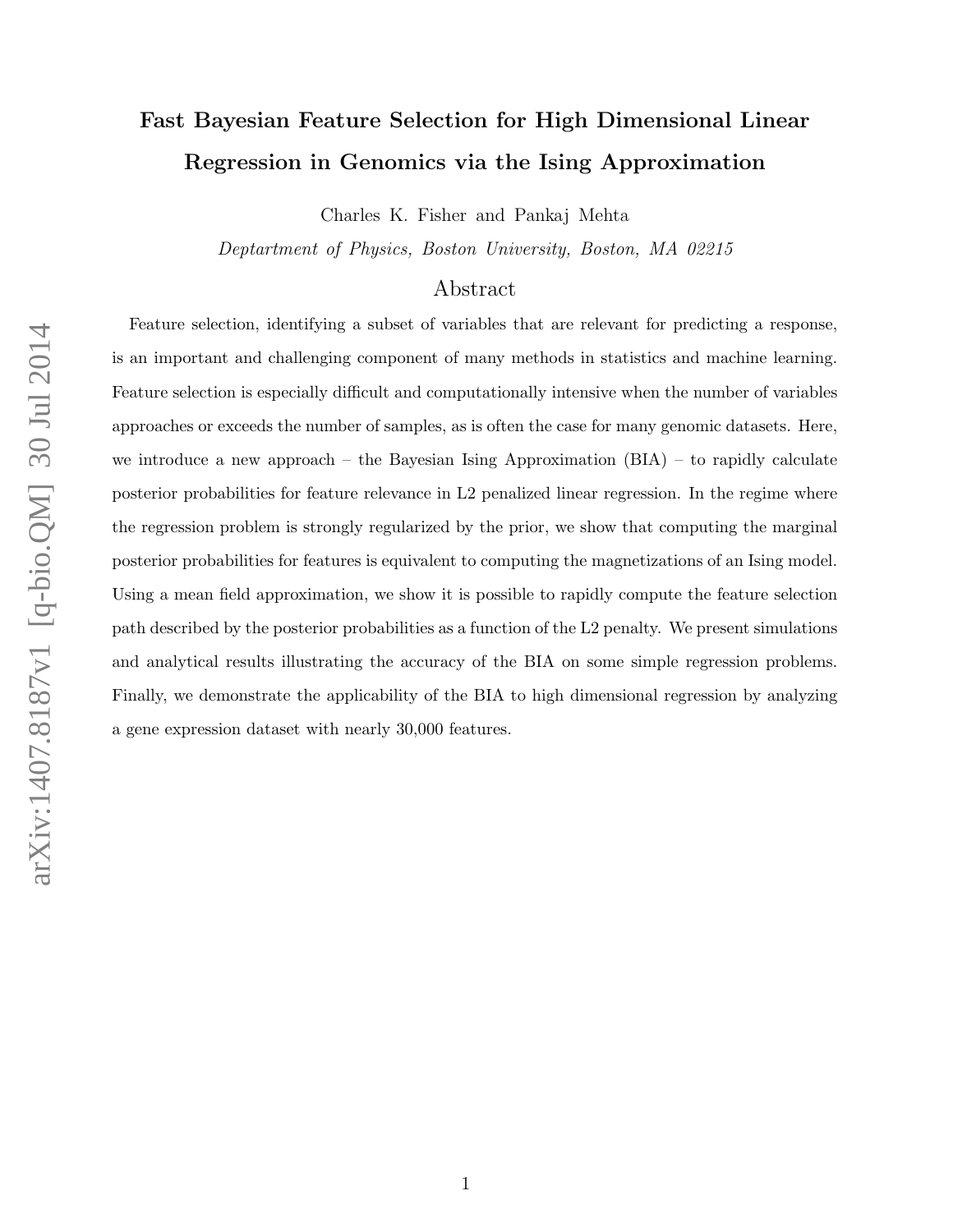# I. INTRODUCTION

Linear regression is one of the most broadly and frequently used statistical tools. Despite hundreds of years of research on the subject [1], modern applications of linear regression to large datasets present a number of new challenges. Modern applications of linear regression, such as Genome Wide Association Studies (GWAS), often consider datasets that have at least as many potential variables (or features) as there are data points [2]. Applying linear regression to high dimensional datasets often involves selecting a subset of relevant features, a problem known as feature selection in the literature on statistics and machine learning [3]. Even for classical least-squares linear regression, it turns out that the associated feature selection problem is quite difficult [4].

The difficulties associated with feature selection are especially pronounced in genomics and GWAS. In general, the goal of many genomics studies is to identify a relationship between a small number of genes and a phenotype of interest, such as height or body mass index [2, 5–8]. For example, many GWAS seek to identify specific genetic mutations (called single nucleotide polymorphisms or SNPs) that best explain the variation of a quantitative trait, such as height or body mass index, in a population [9]. Using various techniques, the trait is regressed against binary variables representing the presence or absence of the SNPs in order to find a subset of SNPs that are highly explanatory for the trait [5, 8]. Although the number of individuals genotyped in such a study may be in the thousands or even tens of thousands, this pales in comparision to the number of potential SNPs which can be in the millions [2]. Moreover, the presence or absence of various SNPs tend to be correlated due to chromosome structure and genetic processes that induce so-called linkage disequilibrium [9]. As a result, selecting the best subset of SNPs for the regression involves a search for the global minimum of a landscape that is both high dimensional (due to the large number of SNPs) and rugged (due to correlations between SNPs).

The obstacles that make feature selection difficult in GWAS also occur in many other applications of linear regression to big datasets. In fact, the task of finding the optimal subset of features is proven, in general, to be NP-hard [4]. Therefore, it is usually computationally prohibitive to search over all possible subsets of features and one has to resort to other methods of feature selection. For example, forward (or backward) selection adds (or eliminates) one feature at a time to the regression in a greedy manner [3]. Alternatively, one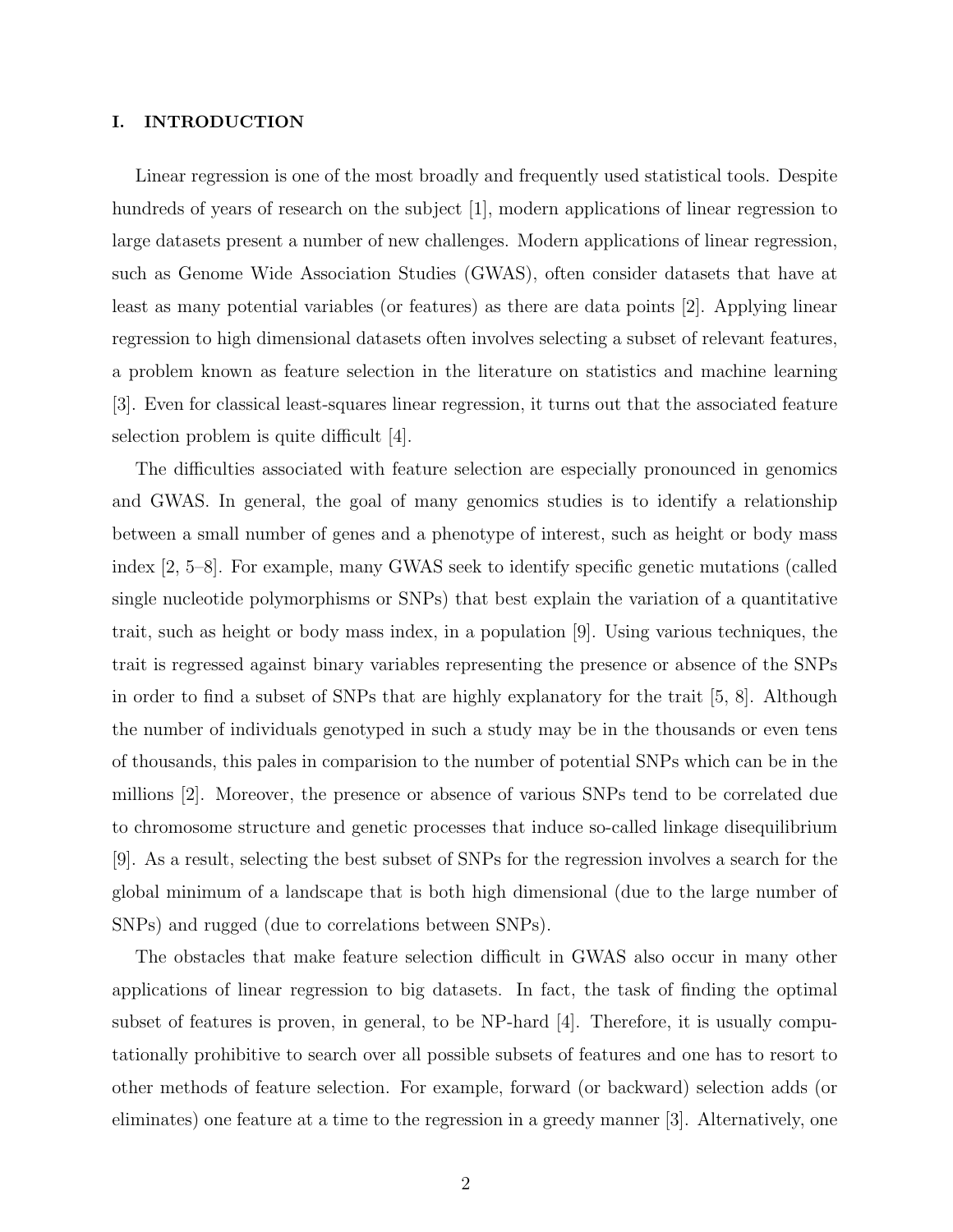may use heuristic methods such as Sure Independence Screening (SIS) [10], which selects features independently based on their correlation with the response, or Minimum Redundancy Maximum Relevance (MRMR) [11], which penalizes features that are correlated with each other. The most popular approaches to feature selection for linear regression, however, are penalized least-squares methods [12–15] that introduce a penalty function that penalizes large regression coefficients. Common choices for the penalty function include a L2 penalty, called 'Ridge' regression [12], and a L1 penalty, commonly referred to as LASSO regression [13].

Penalized methods for linear regression typically have natural interpretations as Bayesian approaches with appropriately chosen prior distributions. For example, L2 penalized regression can be derived by maximizing the posterior distribution obtained with a Gaussian prior on the regression coefficients. Similarly, L1 penalized regression can be derived by maximizing the posterior distribution obtained with a Laplace (i.e. double-exponential) prior on the regression coefficients. Within a Bayesian framework, relevant features are those with the highest posterior probabilities. However, calculating exact marginal posterior probabilities is generally intractable for high dimensional problems; as a result, the posterior distribution of feature relevance must be explored using Monte Carlo simulations, highlighting the crucial need for new approaches to feature selection [16, 17].

Inspired by the success of statistical physics approaches to hard problems in computer science [18, 19] and statistics [20–24], we study high dimensional regression in the "stronglyregularized regime" where the prior distribution has a profound influence on the estimators. In the regime where the regression problem is strongly regularized by the prior, we show that the marginal posterior probabilities of feature relevance for L2 penalized regression are well-approximated by the magnetizations of an appropriately chosen Ising model. For this reason, we call our approach the Bayesian Ising Approximation (BIA) of the posterior distribution. Using the BIA, the posterior probabilities can be computed without resorting to Monte Carlo simulation using an efficient mean field approximation that facilitates the analysis of very high dimensional datasets. We envision the BIA as part of a two-stage procedure where the BIA is applied to rapidly screen irrelevant variables, i.e. those that have low rank in posterior probability, before applying a more computationally intensive cross validation procedure to infer the regression coefficients for the reduced feature set. Our work is especially well suited to modern feature selection problems where the number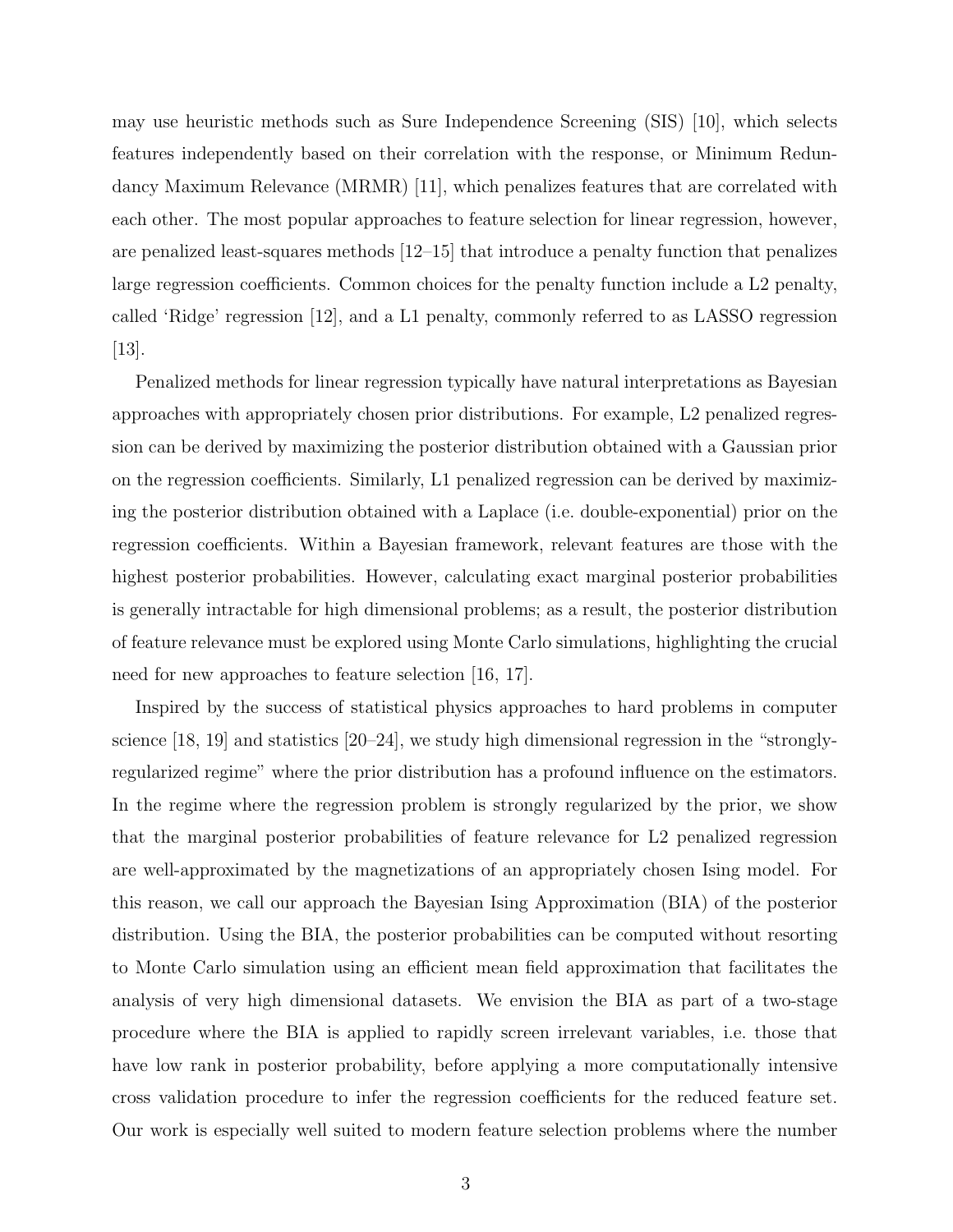of features,  $p$ , is often larger than the sample size,  $n$ .

Our approach differs significantly from previous methods for feature selection. Traditionally, penalized regression and related Bayesian approaches have focused on the "weaklyregularized regime" where the effect of the prior is assumed to be negligable as the sample size tends to infinity. The underlying intuition for considering the weak-regularization regime is that as long as the prior (i.e. the penalty parameter) is strong enough to regularize the inference problem, a less influential prior distribution should be better suited for feature selection and prediction tasks because it "allows the data to speak for themselves". In the machine learning literature, the penalty parameter is usually chosen using cross validation to maximize out-of-sample predictive ability [13, 14]. A similar aesthetic is also reflected in the abundant literature on 'objective' priors for Bayesian inference [25]. As expected, these weakly regularizing approaches perform well when the sample size exceeds the number of features  $(n \gg p)$ . However, for high dimensional inference where the number of features can greatly exceed the sample size  $(p \gg n)$ , very strong priors may be required. Our BIA approach exploits the large penalty parameter in this strongly regularized regime to efficiently calculate marginal posterior probabilities using methods from statistical physics.

The paper is organized as follows: in Section II, we review Bayesian linear regression; in Section III, we derive the BIA using a series expansion of the posterior distribution and describe the associated algorithm for variable selection; and in Section IV we present (A) analytical results and simulations on the performance of the BIA using features with a constant correlation, (B) we analyze a real dataset for predicting bodyfat percentage from 12 different body measurements, and (C) we analyze a real dataset for predicting a quantitative phenotypic trait from data on the expression of 28,395 genes in soybeans.

# II. BAYESIAN LINEAR REGRESSION

In this section, we briefly review the necessary aspects of Bayesian linear regression. This entire section follows standard arguments, the details of which can be found in many textbooks on Bayesian statistics e.g. [26]. The goal of linear regression is to infer the set of coefficients  $\beta_j$  for  $j = 1, \ldots, p$  that describe the relationship  $y = \mathbf{x}^T \boldsymbol{\beta} + \eta$  from *n* observations  $(y_i, \mathbf{x}_i)$  for  $i = 1, \ldots, n$ . Here, **x** is a  $(1 \times p)$  vector of features and  $\eta \sim \mathcal{N}(0, \sigma^2)$  is a Gaussian distributed random variable with unknown variance  $\sigma^2$ . Without loss of generality, we will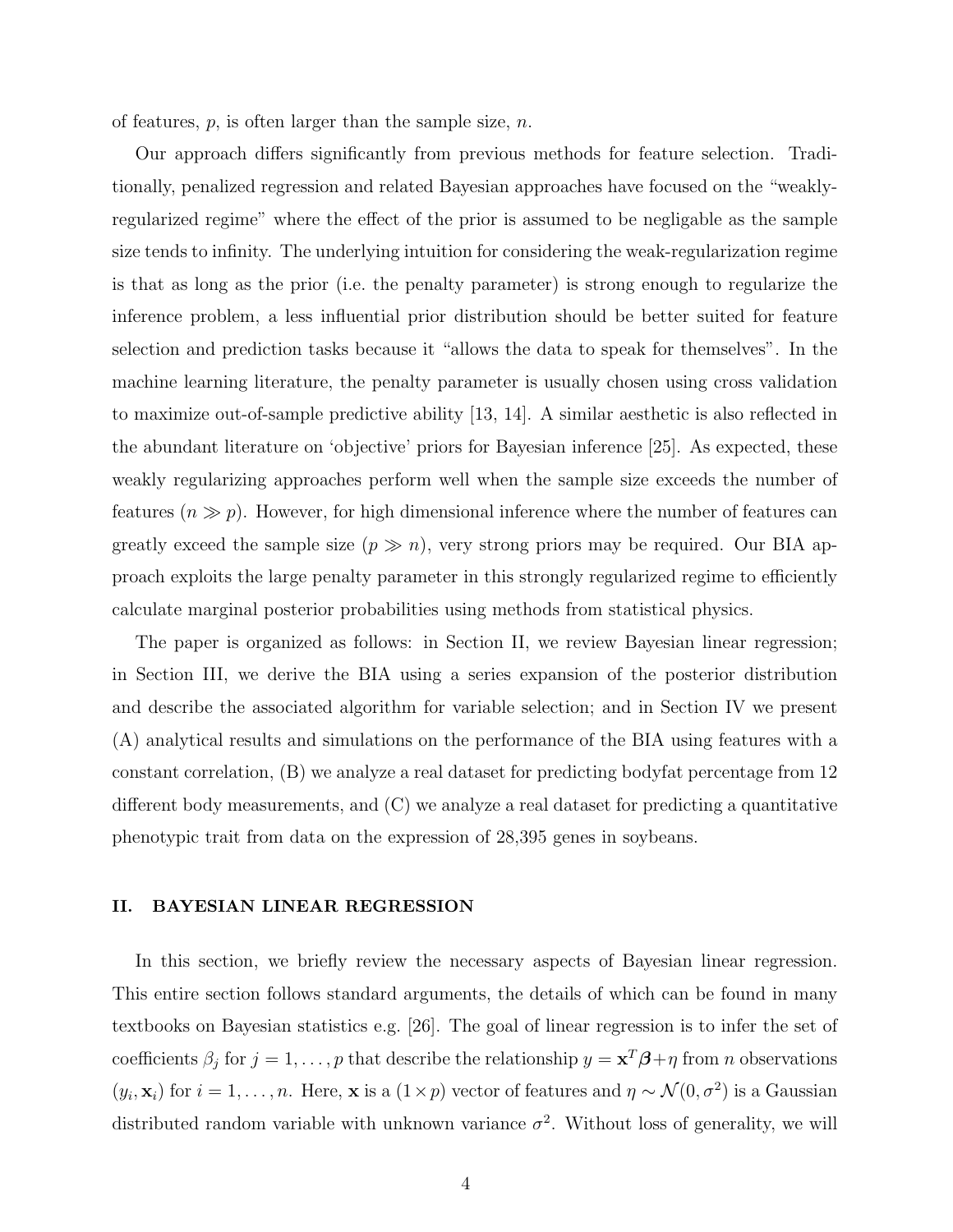assume throughout this paper that the data are standardized with  $\sum_i y_i = 0$ ,  $\sum_i y_i^2 = n$ ,  $\sum_i (\mathbf{x}_i)_j = 0$ , and  $\sum_i (\mathbf{x}_i)_j^2 = n$  so that it is not necessary to include an intercept term in the regression. Penalized least-squares methods estimate the regression coefficients by minimizing a convex objective function in the form of:

$$
U(\boldsymbol{\beta}) = \sum_{i} (y_i - \mathbf{x}_i^T \boldsymbol{\beta})^2 + \lambda f(\boldsymbol{\beta})
$$
\n(1)

where  $f(\beta)$  is a function that penalizes large regression coefficients and  $\lambda$  is the strength of the penalty. Common choices for the penalty function include  $f(\boldsymbol{\beta}) = \sum_j \beta_j^2$  for L2 penalized or 'Ridge' regression [12], and  $f(\beta) = \sum_j |\beta_j|$  for L1 penalized or LASSO regression [13]. The standard least-squares (and maximum likelihood) estimate  $\hat{\beta} = (X^T X)^{-1} X^T \mathbf{y}$  is recovered by setting  $\lambda = 0$ , where X is the  $(n \times p)$  design matrix with rows  $\mathbf{x}_i$ . Adding a penalty to the least-squares objective function mitigates instability that results from computing the inverse of the  $X^T X$  matrix. In the case of the L1 penalty, many of the regression coefficients end up being shrunk exactly to zero resulting in a type of automatic feature selection [13–15].

Bayesian methods combine the information from the data, described by the likelihood function, with a priori knowledge, described by a prior distribution, to construct a posterior distribution that describes one's knowledge about the parameters after observing the data. In the case of linear regression, the likelihood function is a Gaussian:

$$
P(\mathbf{y}|\boldsymbol{\beta}, \sigma^2) = \left(\frac{1}{\sqrt{2\pi\sigma^2}}\right)^n \exp\left(-\frac{(\mathbf{y} - X^T\boldsymbol{\beta})^T(\mathbf{y} - X^T\boldsymbol{\beta})}{2\sigma^2}\right)
$$
(2)

In this work, we will use standard conjugate prior distributions for  $\beta$  and  $\sigma^2$  given by  $P(\boldsymbol{\beta}, \sigma^2 | \mathbf{s}) = P(\sigma^2) P(\boldsymbol{\beta} | \sigma^2, \mathbf{s})$  where:

$$
P(\sigma^2) \propto (\sigma^2)^{-(a_0+1)} \exp(-b_0/\sigma^2)
$$
\n
$$
\tag{3}
$$

$$
P(\boldsymbol{\beta}|\sigma^2, \mathbf{s}) \propto \prod_j \frac{1}{2} \left[ (1 - s_j) \delta(\beta_j) + (1 + s_j) \sqrt{\frac{\lambda}{2\pi\sigma^2}} \exp\left(-\frac{\lambda \beta_j^2}{2\sigma^2}\right) \right] \tag{4}
$$

These distributions were chosen because they ensure that the posterior distribution can be obtained in closed-form [26]. Here, we have introduced a vector (s) of indicator variables so that  $\beta_j = 0$  if  $s_j = -1$  and  $\beta_j \neq 0$  if  $s_j = +1$ . We also have to specify a prior for the indicator variables, which we will set to a flat prior  $P(s) \propto 1$  for simplicity. In principle,  $a_0$ ,  $b_0$  and the penalty parameter on the regression coefficients,  $\lambda$ , are free parameters that must be specified ahead of time to reflect our prior knowledge. We will discuss these parameters in the next section.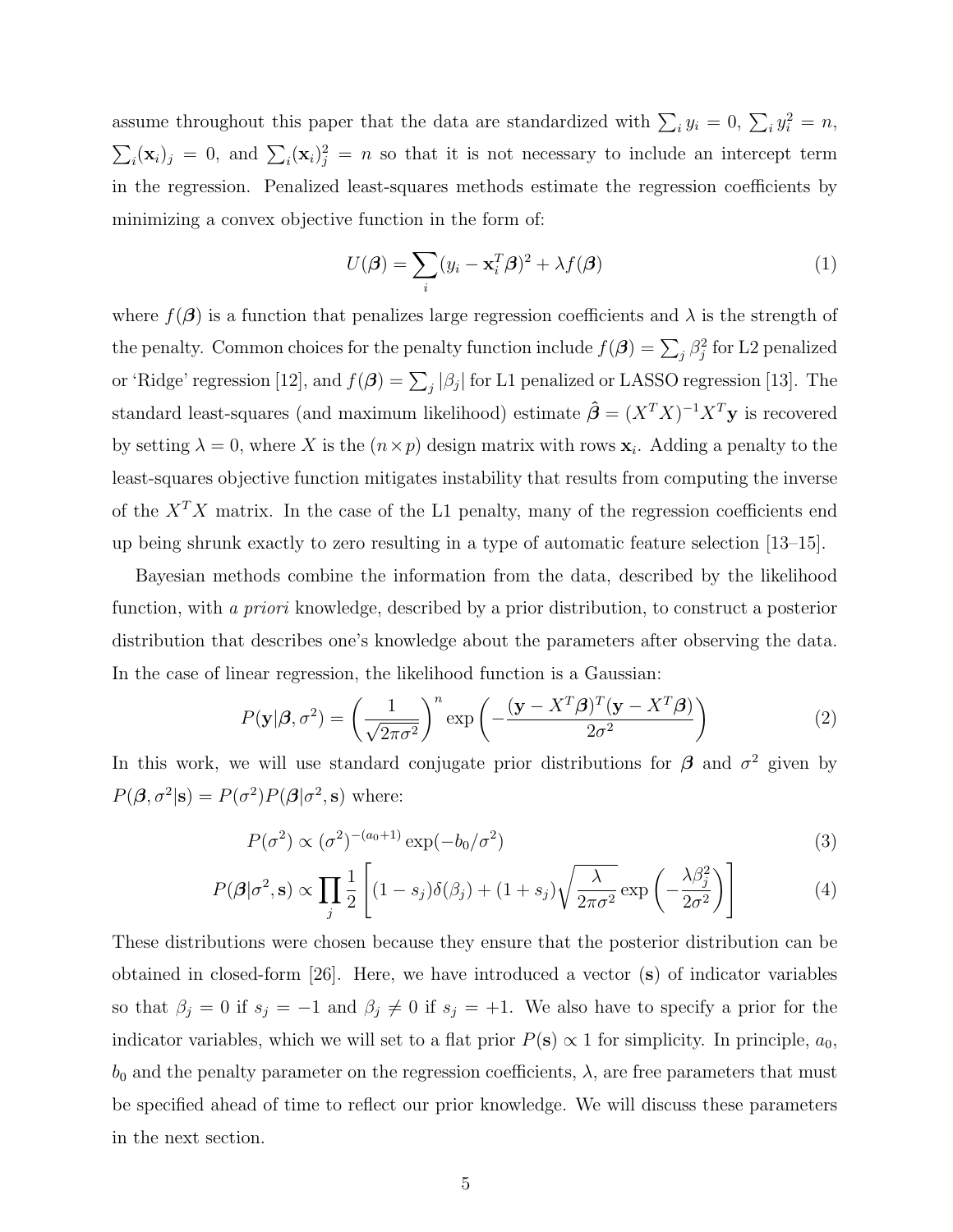We have set up the problem so that identifying which features are relevant is equivalent to identifying those features for which  $s_j = +1$ . Therefore, we need to compute the posterior distribution for s, which can be determined from Bayes' theorem:

$$
\log P_{\lambda}(\mathbf{s}|\mathbf{y}) = C + \log \int d\boldsymbol{\beta} d\sigma^2 P(\mathbf{y}|\boldsymbol{\beta}, \sigma^2) P(\boldsymbol{\beta}, \sigma^2 | \mathbf{s}) P(\mathbf{s})
$$
  
=  $C + \frac{1}{2} \ln |\lambda I| - \frac{1}{2} \ln |\lambda I + X_{\mathbf{s}}^T X_{\mathbf{s}}| - (a_0 + \frac{n}{2}) \ln(b_0 + \frac{1}{2} E_{\mathbf{s}}(\lambda))$  (5)

where C represents a constant and  $E_{s}(\lambda)$  is the sum of the squared residual errors. In this expression,  $q = \sum_j (1 + s_j)/2$ , is the number of variables with  $s_j = +1$ , I is the  $(q \times q)$ identity matrix, and  $X_{s}$  is a  $(n \times q)$  restricted design matrix which only contains rows corresponding to features where  $s_j = +1$ . The sum of the squared residual errors is given by  $E_s(\lambda) = \mathbf{y}^T \mathbf{y} - \mathbf{y}^T X_s \overline{\beta}_s(\lambda)$ , where  $\overline{\beta}_s(\lambda) = (\lambda I + X_s^T X_s)^{-1} X_s^T \mathbf{y}$  is the Bayesian estimate for the regression coefficients corresponding to those variables for which  $s_j = +1$ .

In these expressions, notice that the Bayesian estimate for the regression coefficients conditioned on **s** (i.e.  $\bar{\beta}_{s}(\lambda)$ ) is equivalent to an estimate obtained with L2 penalized regression. That is, we have specifically chosen these priors to correspond to a Bayesian formulation of L2 penalized regression. Furthermore, we note that the logarithm of the posterior distribution can be partitioned into an 'entropic' term  $(\ln |\lambda I| - \ln |\lambda I + X_s^T X_s|)$  measuring the variance of the posterior distribution, and an 'energetic' term  $(\ln(b_0 + \frac{1}{2}E_s(\lambda)))$  quantifying the fit to the data.

# III. THE ISING APPROXIMATION

#### A. Strongly Regularized Expansion

In principle, one can directly use Equation 5 to estimate the relevance of each feature using two different approaches. First, we could find the s that maximizes the posterior probability distribution. Alternatively, we could compute the marginal probabilities of feature relevance,  $P_{\lambda}(s_j = +1|\mathbf{y}) = (1 + \langle s_j \rangle)/2$ , where  $\langle s_j \rangle$  is the expectation value of  $s_j$  with respect to the posterior distribution, and select the features with the largest  $P_{\lambda}(s_j = +1|\mathbf{y})$ . In the Bayesian setting, these two point estimates result from the use of different utility functions [27]. Here, we will focus on computing the latter, i.e. the expected value of s. The expectation values cannot be evaluated analytically due to the cumbersome restriction of the design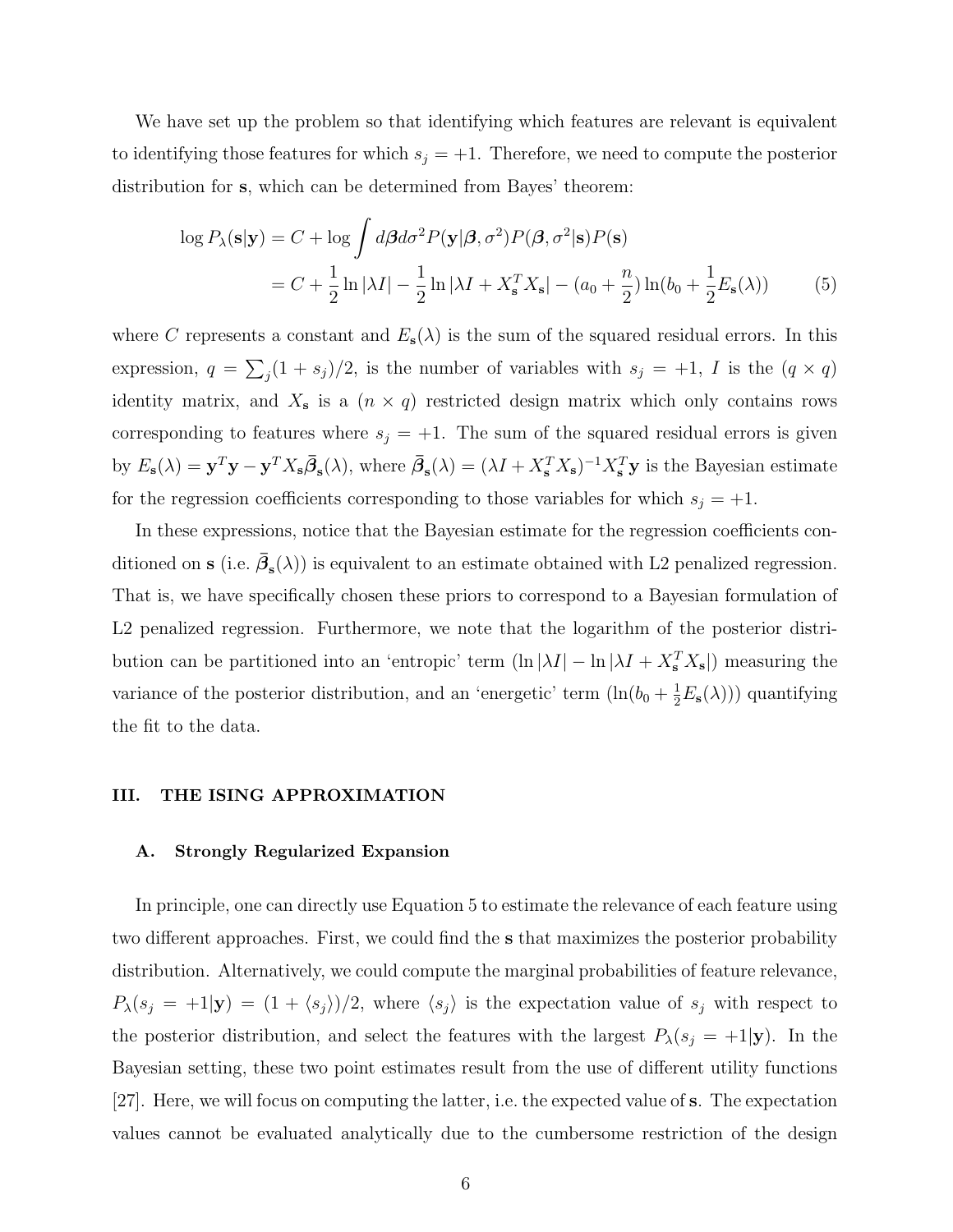matrix to those variables for which  $s_j = +1$ . Moreover, although the computation of the expectation values can be performed using Monte Carlo methods [16, 17], the numerical calculations often take a long time to converge for high dimensional inference problems.

Our main result – which we call the Bayesian Ising Approximation (BIA) of the posterior distribution for feature selection – is that a second order series expansion of Equation 5 in  $\lambda^{-1}$  corresponds to an Ising model described by:

$$
\log P_{\lambda}(\mathbf{s}|\mathbf{y}) \simeq C + \frac{n^2}{4\lambda} \left( \sum_i h_i(\lambda) s_i + \frac{1}{2} \sum_{i,j; i \neq j} J_{ij}(\lambda) s_i s_j \right) + O\left( \frac{\text{Tr}[(X_s^T X_s)^3]}{\lambda^3} \right) \tag{6}
$$

where  $\text{Tr}[\cdot]$  is the matrix trace operator and the external fields and couplings are defined as:

$$
h_i(\lambda) = r^2(y, x_i) - \frac{1}{n} + \sum_j J_{ij}(\lambda)
$$
\n<sup>(7)</sup>

$$
J_{ij}(\lambda) = \frac{n}{\lambda} \left( \frac{r^2(x_i, x_j)}{n} - r(x_i, x_j) r(y, x_i) r(y, x_j) + \frac{1}{2} r^2(y, x_i) r^2(y, x_j) \right)
$$
(8)

Here,  $r(z_1, z_2)$  is the Pearson correlation coefficient between variables  $z_1$  and  $z_2$ . In writing this expression we have assumed that the hyperparameters  $a_0$  and  $b_0$  are small enough to neglect, though this assumption is not necessary. A detailed derivation of this result is presented in the Appendix.

The series expansion converges as long as  $\lambda > \text{Tr}[X_s^T X_s]$  for all s, which defines the regime that we call 'strongly regularized'. Since  $X_{s}$  is the restricted design matrix for standardized data, we can relate  $\text{Tr}[X_s^T X_s]$  to the covariances between  $x_j$ 's. In particular, Gershgorin's Circle Theorem [28] implies that the series will converge as long as  $\lambda > n(1 + p\tilde{r})$  where  $\tilde{r} = \frac{1}{n}$  $\frac{1}{p}$  inf<sub>i</sub>  $\sum_{j\neq i}|r(X_i,X_j)|$  (see Appendix). For large p, we can replace  $\tilde{r}$  by the root-meansquared correlation between features,  $r = \sqrt{p^{-1}(p-1)^{-1} \sum_{i \neq j} r^2(X_i, X_j)}$ . This defines a natural scale,

$$
\lambda^* = n(1+pr). \tag{9}
$$

for the penalty parameter at which the BIA is expected to breakdown. We expect the BIA to be accurate when  $\lambda \gg \lambda^*$  and to breakdown when  $\lambda \ll \lambda^*$ .

Because higher order terms in the series can be neglected, the strongly regularized expansion allows us to remove any references to the restricted design matrix, and maps the posterior distribution to the Ising model, which has been studied extensively in the physics literature. To perform feature selection, we are interested in computing marginal probabilities  $P_{\lambda}(s_j = 1 | \mathbf{y}) \simeq (1 + m_j(\lambda))/2$ , where we have defined the magnetizations  $m_j(\lambda) = \langle s_j \rangle$ .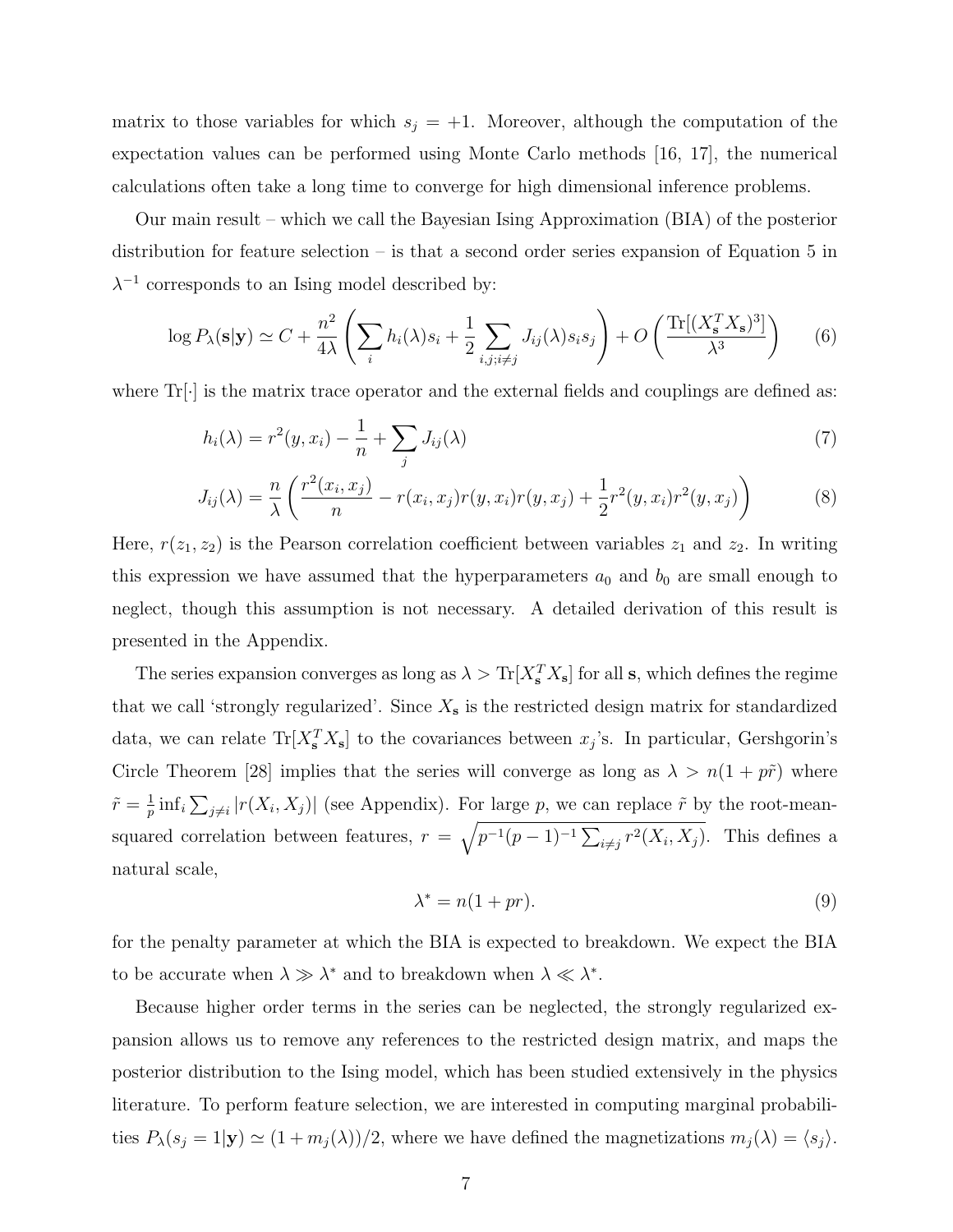While there are many techniques for calculating the magnetizations of an Ising model, we focus on the mean field approximation which leads to a self-consistent equation [29]:

$$
m_i(\lambda) = \tanh\left[\frac{n^2}{4\lambda}\left(h_i(\lambda) + \frac{1}{2}\sum_{j\neq i}J_{ij}(\lambda)m_j(\lambda)\right)\right]
$$
(10)

This mean field approximation provides a computationally efficient tool that approximates Bayesian feature selection for linear regression, requiring only the calculation of the Pearson correlations and solution of Equation 10.

#### B. Computing the Feature Selection Path

As with other approaches to penalized regression, our expressions depend on a free parameter  $(\lambda)$  that determines the strength of the prior distribution. As it is usually difficult, in practice, to choose a specific value of  $\lambda$  ahead of time it is often helpful to compute the feature selection path; i.e. to compute  $m_i(\lambda)$  over a wide range of  $\lambda$ 's. Indeed, computing the variable selection path is a common practice when applying other feature selection techniques such as LASSO regression. To obtain the mean field variable selection path as a function of  $\epsilon = 1/\lambda$ , we notice that  $\lim_{\epsilon \to 0} m_j(\epsilon) = 0$  and so define the recursive formula:

$$
m_i\left(\epsilon + \delta\epsilon\right) \approx \tanh\left[\frac{\left(\epsilon + \delta\epsilon\right)n^2}{4}\left(h_i\left(\epsilon + \delta\epsilon\right) + \frac{1}{2}\sum_{j \neq i} J_{ij}\left(\epsilon + \delta\epsilon\right)m_j\left(\epsilon\right)\right)\right]
$$
(11)

with a small step size  $\delta \epsilon \ll 1/\lambda^* = n^{-1}(1+pr)^{-1}$ . We have set  $\delta \epsilon = 0.05/\lambda^*$  in all of the examples presented below.

#### C. Remarks

The BIA provides a computationally efficient framework to calculate posterior probabilities of feature relevance as a function of  $\lambda$  without Monte Carlo simulations. The local fields and couplings of the BIA (Eqs. 7, 8) are simple functions of Pearson correlation coefficients. The most challenging computational aspect of feature selection with the BIA is the large amount of memory required for storing the  $(p \times p)$  coupling matrix for very high dimensional problems. One potential route for decreasing the memory requirement is to use adaptive thresholding estimators for the correlations to obtain a sparse coupling matrix, though we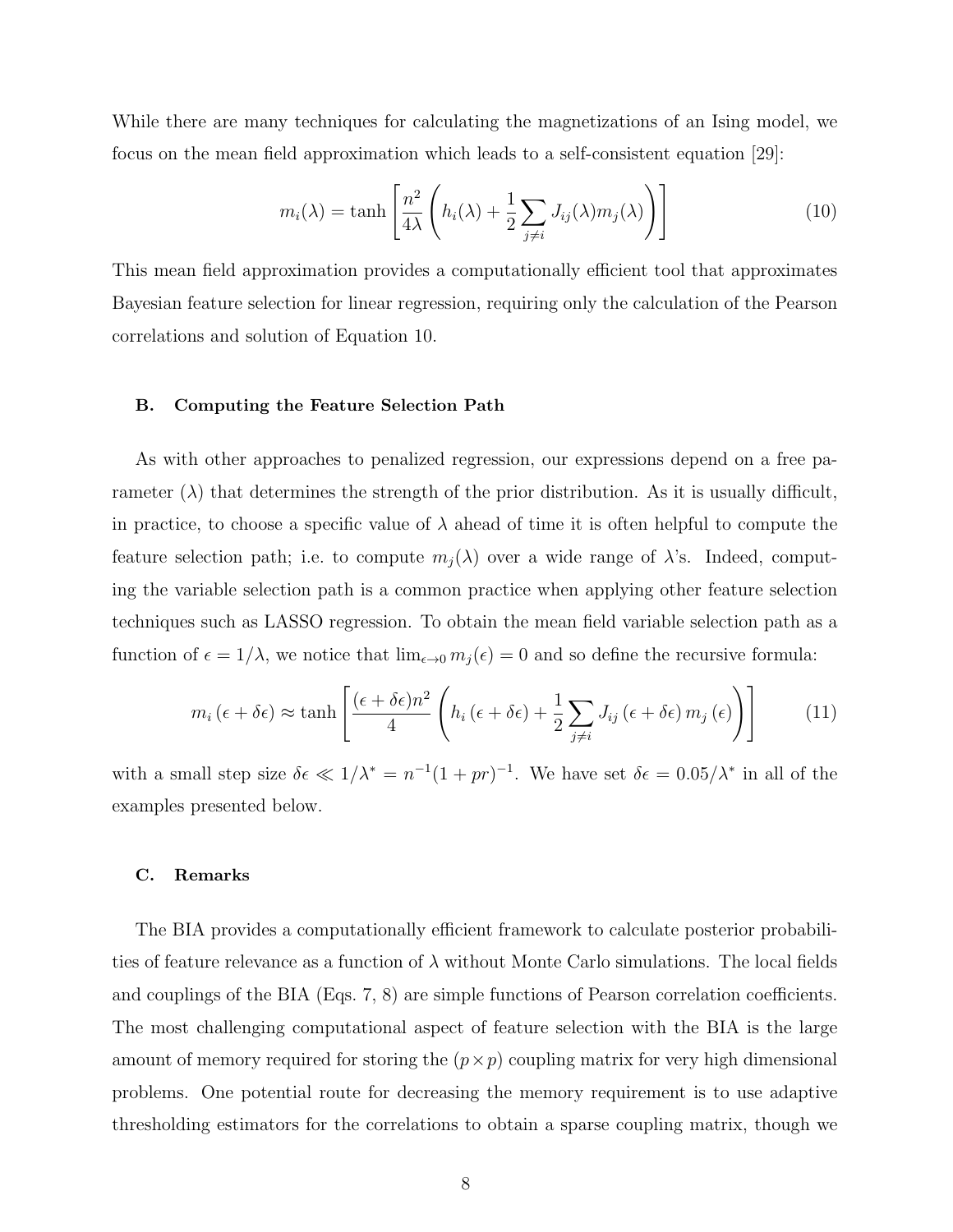do not explore this idea further in this work because memory requirements did not cause a problem for our examples even when considering datasets with  $p \sim 30,000$  features.

To first order in  $\epsilon = \lambda^{-1}$ , the posterior distribution corresponds to an Ising model with fields and couplings given by  $h_i = r^2(y, x_i) - 1/n$  and  $J_{ij} = 0$ . That is, the spin variables representing feature relevance are independent, and the probability that a feature is relevant is only a function of its squared correlation with the response. Specifically,  $m_i(\lambda) \geq 0$  if  $|r(y, x_j)| > 1/$ √  $\overline{n}$  and  $m_j(\lambda) \leq 0$  if  $|r(y, x_j)| < 1/$ √  $\overline{n}$ . Therefore, the BIA demonstrates that methods that rank features by their squared Pearson correlation with the response, such as Sure Independence Screening [10], are actually performing a first order approximation to Bayesian feature selection in the strongly regularized limit.

The couplings between the spin variables representing feature relevance enter into the BIA with the second order term in  $\epsilon = \lambda^{-1}$ . A positive (or 'ferrogmagnetic') coupling between spins  $i$  and  $j$  favors models that include both features  $i$  and  $j$ , whereas a negative (or 'antiferromagnetic') coupling favors models that include one feature or the other, but not both. In general, the coupling terms are antiferromagnetic for highly correlated variables, which minimizes the redundancy of the feature set.

# IV. EXAMPLES

We have chosen three examples to illustrate different characteristics of the BIA for Bayesian feature selection. (A) First, we consider regression problems with  $p$  features that have a constant correlation  $r$ . We present some simple analytic expressions in the large p limit that illustrate how different aspects of the problem affect feature selection performance, and study some simulated data. (B) Next, we analyze a dataset on the prediction of bodyfat percentage from various body measurements. The number of features  $(p = 12)$  is small enough that we can compute the exact posterior probabilties and, therefore, directly assess the accuracy of the BIA for these data. (C) Finally, we demonstrate the applicability of the BIA for feature selection on high dimensional regression problems by examining a dataset relating the expression of  $p = 28395$  genes to the susceptibility of soybean plants to a pathogen.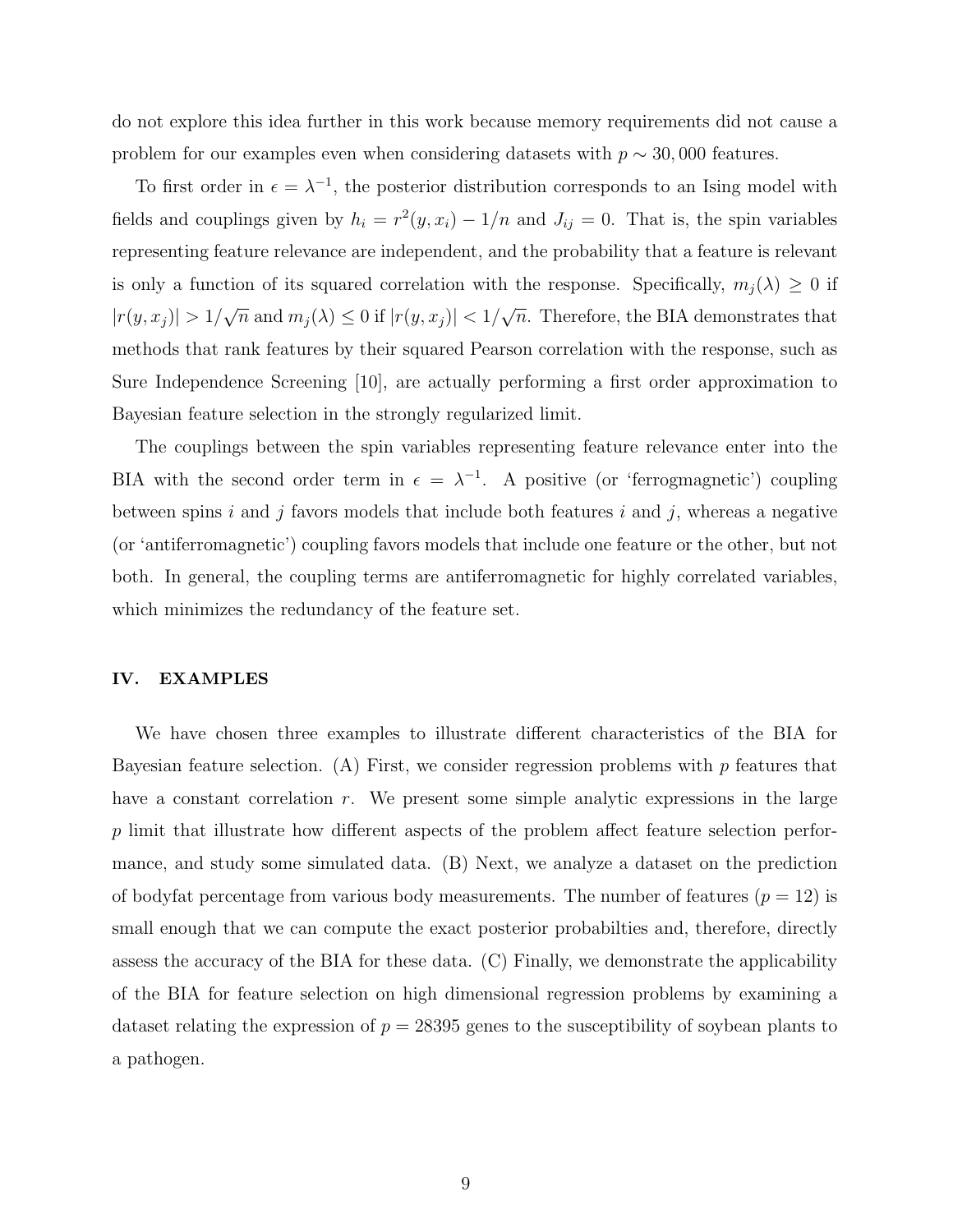#### A. Features with a Constant Correlation

Intuitively, one may expect that correlations between features are detrimental to feature selection. Indeed, previous observations on feature selection with LASSO have demonstrated the negative impact of inter-feature correlations on variable selection performance [13, 14]. Given these observations, we use this section to analyze a simple model of BIA feature selection that allows us to examine many of the characteristics that influence feature selection performance. Specifically, we consider a simple, analytically tractable, model in which we are given  $p$  features that are correlated with each other with a constant Pearson correlation coefficient, r. The response,  $\tilde{y}$ , is a linear function of the first  $\tilde{p} \leq p$  variables, which have equal true regression coefficients  $\beta_j = \beta$  for  $j \leq \tilde{p}$ . That is,  $\tilde{y} = \beta \sum_{j=1}^{j=\tilde{p}} x_j + \tilde{\eta}$  where  $\tilde{\eta} \sim \mathcal{N}(0, \tilde{\sigma}^2)$  is a Gaussian noise. We are interested in studying the behavior of this model when the number of features is large  $(p \gg 1)$ . To simplify analytic expressions, it is helpful to define the number of samples as  $n = \theta p$ , and the number of relevant features as  $\tilde{p} = \phi p$ . Furthermore, we assume that the correlation between features scales as  $r = \alpha p^{-1}$  so that the correlation between y and  $x_j$  stays constant in the large p limit.

Figure 1a presents an example feature selection path computed using the BIA for a simulation of this model. This variable selection path was generated for data simulated from a linear model using with  $p = 200$  features with a constant correlation  $r = 2/p$ ,  $n = 100$ ,  $\tilde{p} = 10$ , and  $\omega^2 = \tilde{\sigma}^2/\beta^2 = 1$ . Figure 1a demonstrates that all but one of the relevant features (red) have higher posterior probabilities than the irrelevant features (black) as long as  $\lambda > \lambda^*$ . In fact, there is a clear gap in posterior probability separating the relevant and irrelevant features, and the correct features can be easily selected by visible inspection of the feature selection path in Figure 1a. The BIA breaks down beyond the threshold of the penalty parameter and the feature selection performance of the BIA deteriorates, as demonstrated by the mixing of the probabilities for the relevant (red lines) and irrelevant (black lines) features in Figure 1a.

Of course, we expect that the performance of the BIA for feature selection will vary depending on the characteristics of the problem. The model with equally correlated features provides a simple scenario to study which characteristics affect feature selection performance, because the correlations between the features and the standardized response  $y = \tilde{y}/\sqrt{VAR(\tilde{y})}$  can be easily computed analytically for the large sample size limit where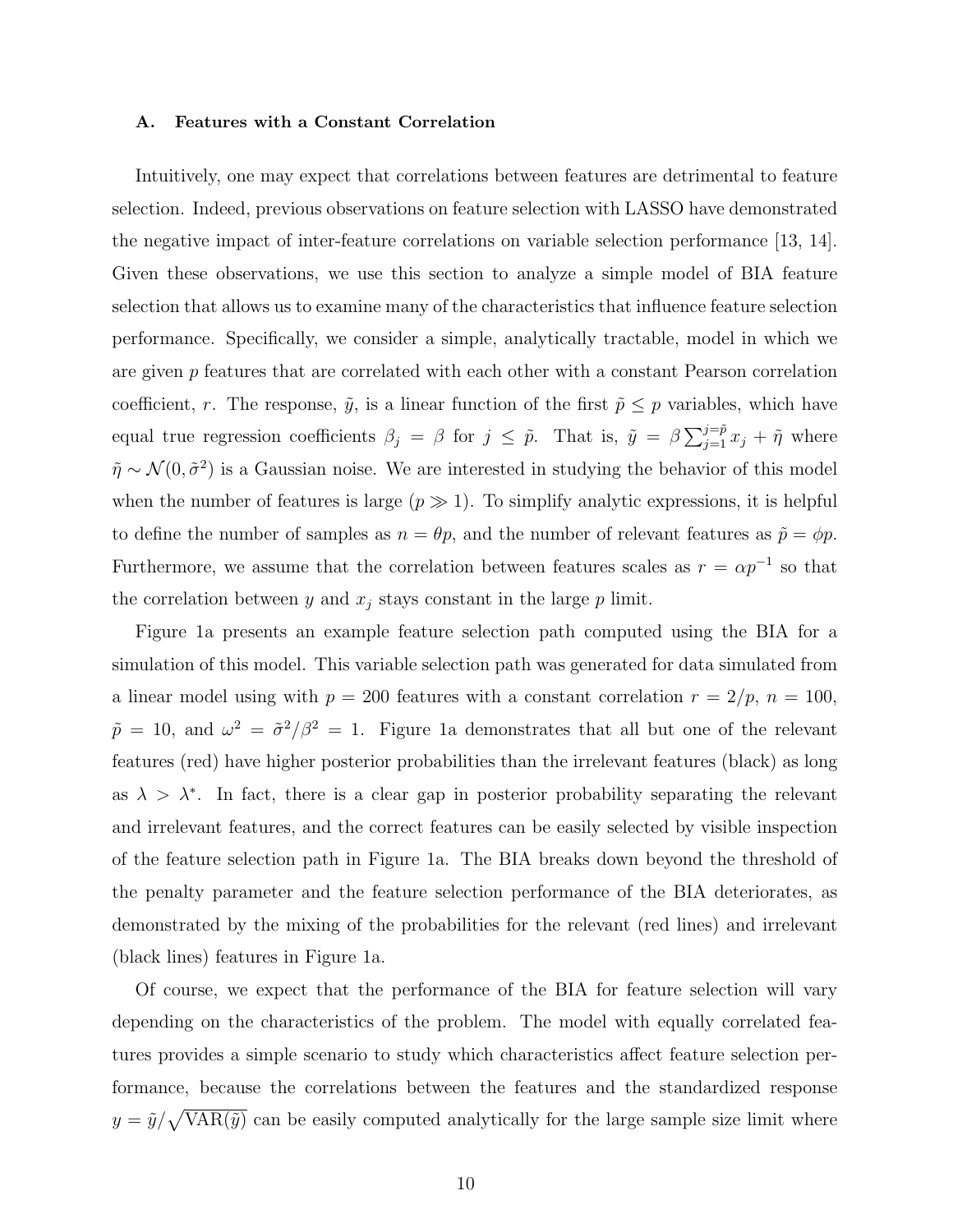

Figure 1: Performance of BIA feature selection. a) An example variable selection path as a function of decreasing regularization. The relevant variables are red, and the irrelevant variables are black. The dashed vertical line is at  $\lambda = \lambda^* = n(1 + rp)$ , which is the estimated breakdown point of the approximation. Simulations were performed with  $p = 200$ ,  $n = 100$ ,  $\tilde{p} = 10$ ,  $r = 2/p$ , and  $\omega^2 = 1$ . b) A phase diagram illustrating the regions of parameter space where  $m_{(-)} < 0 < m_{(+)}$  computed with  $\lambda = \theta p^2$ .

we can neglect sample-to-sample fluctuations.

The spins characterizing the feature selection problem can be divided into two groups: relevant features with  $j \leq \tilde{p}$  and magnetization  $m_{(+)}$ , and irrelevant features with  $j > \tilde{p}$  and magnetization  $m_{(-)}$ . Note that an algorithm that performs perfect variable selection will have  $m_{(+)} = +1$  and  $m_{(-)} = -1$ . The Pearson correlation coefficient of a relevant feature  $(j \leq \tilde{p})$  with the standardized response  $y = \tilde{y}/\sqrt{\text{VAR}(\tilde{y})}$  is given by:

$$
r(y, x_{j=1... \tilde{p}}) \equiv r_{(+)} = \frac{1 + r(\tilde{p} - 1)}{\sqrt{\omega^2 + \tilde{p}(r\tilde{p} + 1 - r)}}
$$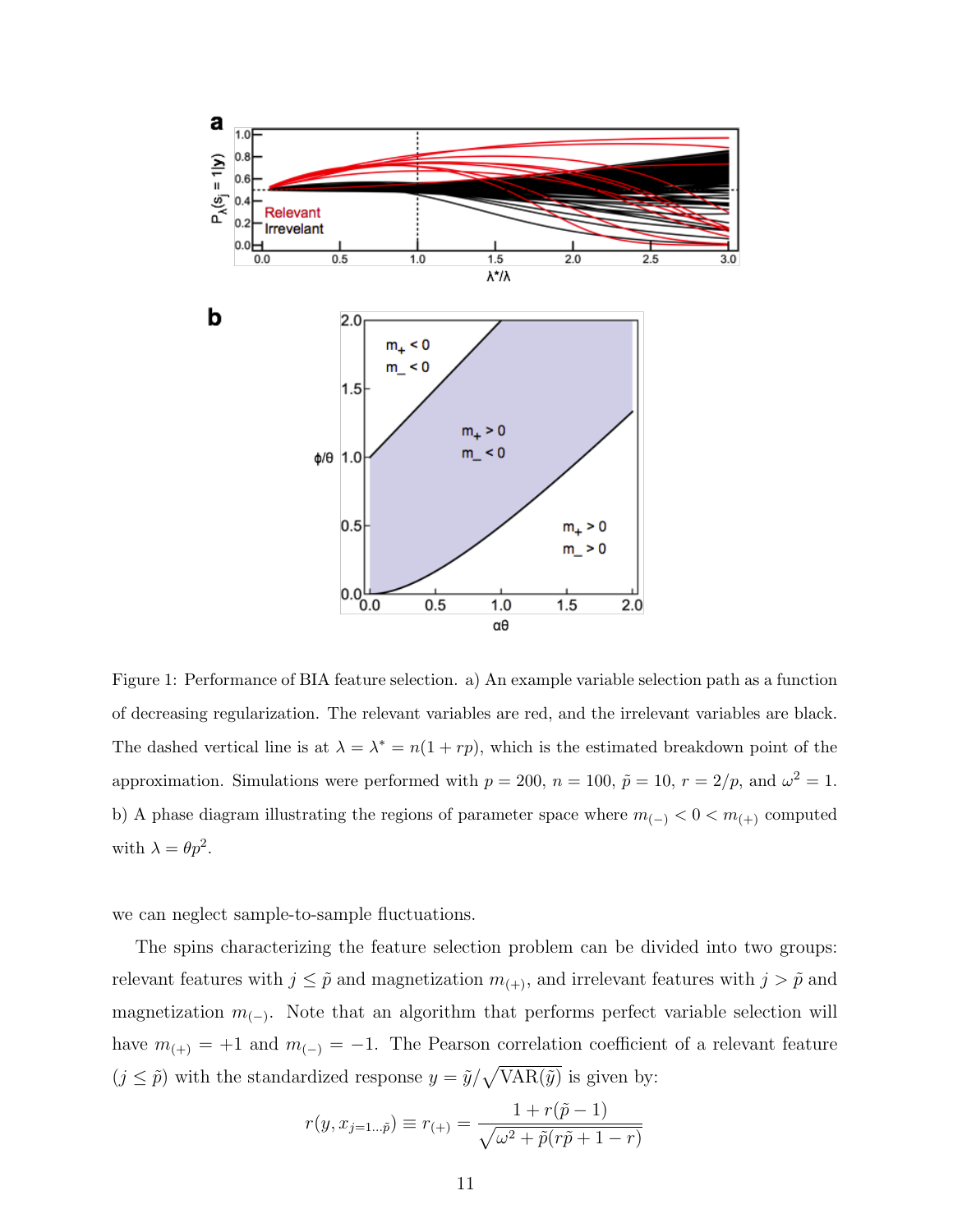where  $\omega^2 = \tilde{\sigma}^2/\beta^2 \sim O(1)$  is an inverse signal-to-noise ratio. Similarly, the Pearson correlation coefficient of an irrelevant variable  $(j > \tilde{p})$  with the standardized response is:

$$
r(y, x_{j=\tilde{p}+1,\dots,p}) \equiv r_{(-)} = \frac{r\tilde{p}}{\sqrt{\omega^2 + \tilde{p}(r\tilde{p} + 1 - r)}}
$$

If we choose  $\lambda = \theta p^2$  to ensure that the problem is always in the strongly regularized regime, the magnetizations can be computed explicity to order  $1/p$  giving:

$$
m_{(+)} \approx \frac{\theta - \phi(1 - \alpha\theta)}{4\phi} \frac{1}{p} + O(\frac{1}{p^2})
$$

$$
m_{(-)} \approx -\frac{1 + \alpha\phi - \alpha^2\phi\theta}{4(1 + \alpha\phi)} \frac{1}{p} + O(\frac{1}{p^2})
$$

In general, we say that feature selection performance is good, on average, as long as  $m_{(-)} < 0 < m_{(+)}$ , because revelant features have  $P(s_j = +1|\mathbf{y}) > 1/2$  and irrelevant features have  $P(s_j = +1|\mathbf{y}) < 1/2$ . Figure 1b shows that the average feature selection performance is good in this sense within a large volume of the phase space. Specifically,  $m_{(-)} < 0 < m_{(+)}$  when:

$$
\frac{1}{1+\alpha\phi} < \frac{\theta}{\phi} < \frac{1+\alpha\phi}{(\phi\alpha)^2}
$$

However,  $m_{(-)} < m_{(+)}$  even if the stronger statement  $m_{(-)} < 0 < m_{(+)}$  is not satisfied. As a result, there is always a gap between the posterior probabilities of the relevant and irrelevant features.

Feature selection is most difficult if the features are correlated and if the number of relevant features is large compared to the sample size. Moreover, note that our choice of  $\lambda =$  $\ell^2 p^2$  leads to  $|m_{(\pm)}| \ll 1$  in the large p limit, indicating a high degree of uncertainty even in the regime in which the BIA is accurate and in which the signs of the magnetizations are correct. Our choice of  $\lambda = \theta p^2$  provides much stronger regularization than the estimated breakdown point of  $\lambda^* = \theta(1+\alpha)p$ . As a result, the absolute magnitudes of the magnetizations (i.e.  $|m_{(\pm)}|$  are small, even compared to other values of  $\lambda$  for which the BIA still holds.

#### B. Bodyfat Percentage

Bodyfat percentage is an important indicator of health, but obtaining accurate estimates of bodyfat percentage is challenging. For example, underwater weighing is one of the most accurate methods for measuring bodyfat percentage but it requires special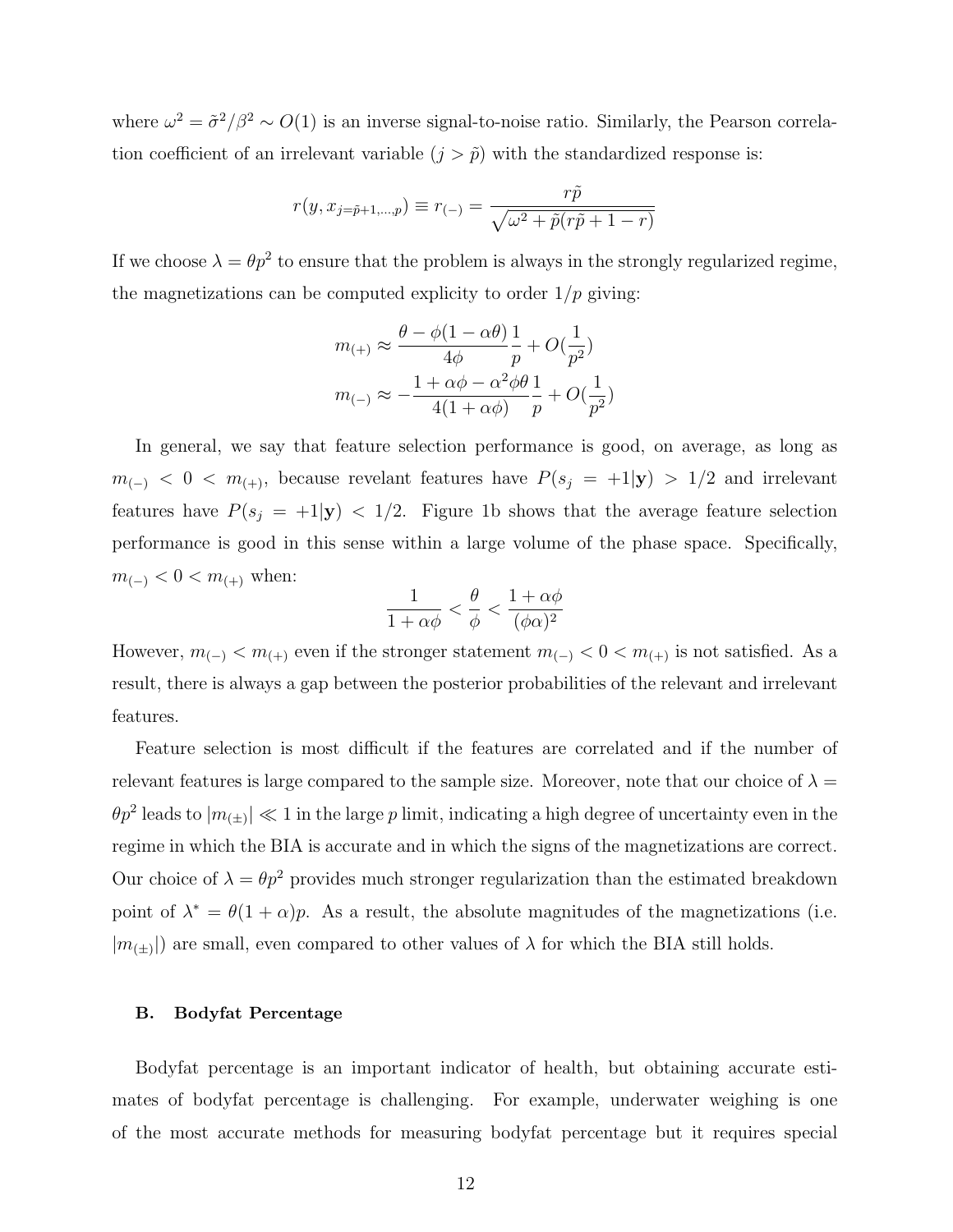

Figure 2: Comparison of exact Bayesian marginal probabilities to the BIA for the bodyfat data. a) Exact Bayesian marginal probabilities for decreasing regularization. b) BIA approximations of the marginal probabilities for decreasing regularization. c) Root Mean Squared Error (RMSE) between the exact and BIA probabilities as a function of decreasing regularization. The dashed vertical line is at  $\lambda = \lambda^* = n(1 + rp)$ , which is the estimated breakdown point of the approximation. The variables have been color coded (blue to red) by increasing squared Pearson correlation coefficient with the response (bodyfat percentage).

equipment, e.g. a pool. Here, we analyze a well-known dataset obtained from StatLib (http://lib.stat.cmu.edu/datasets/) on the relationship between bodyfat percentage and various body measurements from  $n = 252$  men [30]. The  $p = 12$  features included in our regression are: age and body mass index (height/mass<sup>2</sup>), as well as circumference measurements of the neck, chest, waist, hip, thigh, knee, ankle, upper arm, forearm and wrist. All of the data were standardized to have mean zero and variance one. Therefore, there are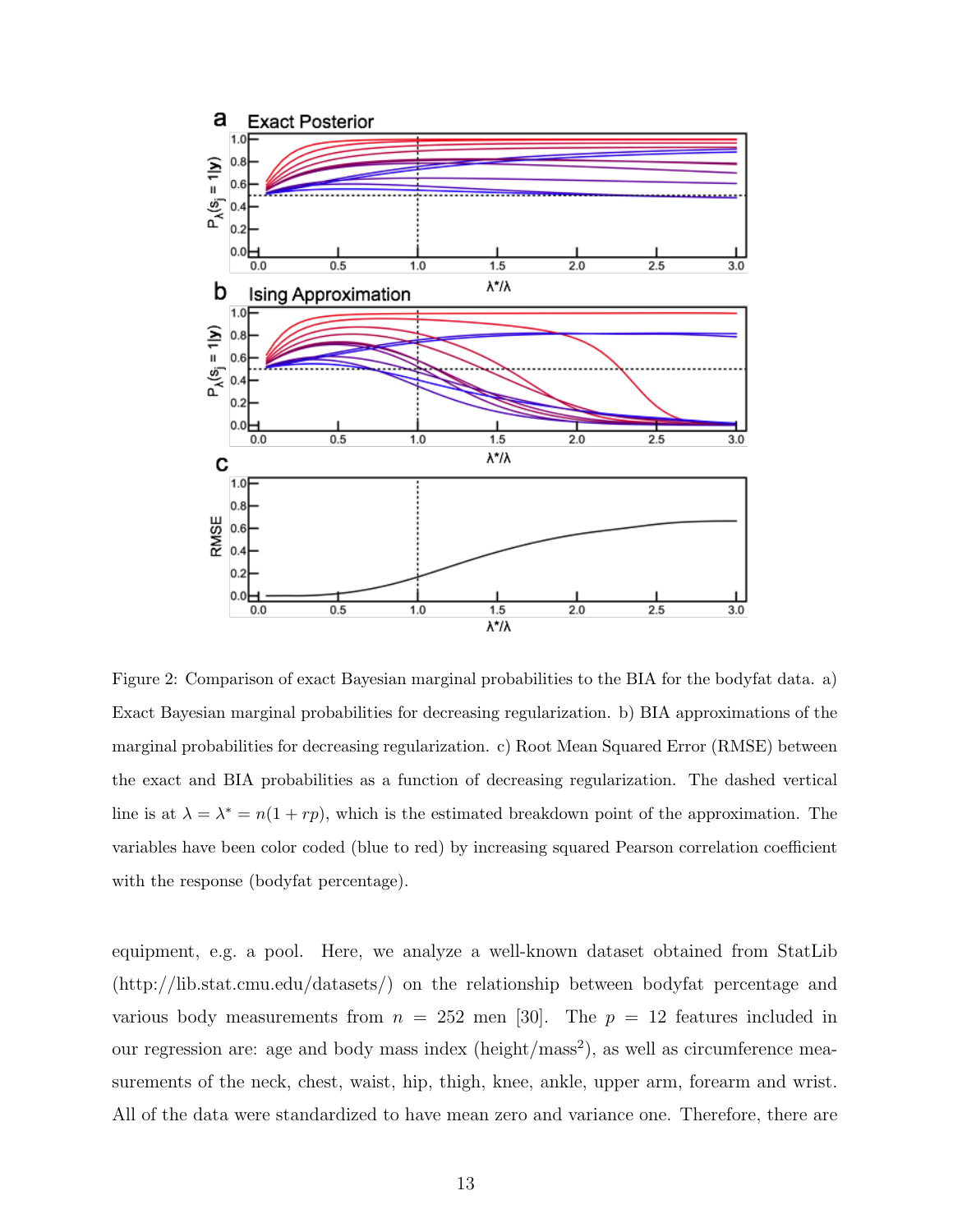$2^{12} = 4096$  potential combinations of features.

For our purposes, the most interesting part about the bodyfat dataset is that the number of features is small enough to compute the posterior probabilities exactly using Equation 5 by enumerating all of the 4096 feature combinations. The exact posterior probabilities as a function of  $\lambda^{-1}$  are shown in Figure 2a. In the figure, we have color coded variables from blue to red in terms of increasing squared Pearson correlation coefficients with bodyfat percentage; (blue) ankle, body mass index, age, wrist, forearm, neck, upper arm, knee, thigh, hip, chest, waist (red). The posterior probabilities computed from the BIA (Equation 11) are shown in Figure 2b.

Comparing Figures 2a-b demonstrates that the posterior probabilities computed from the BIA are very accurate for  $\lambda \gg \lambda^*$ , with  $\lambda^* = n(1 + pr)$  and r the root-mean-squared correlation between features. However, the approximation breaks down for  $\lambda \ll \lambda^*$  as expected. Figure 2c provides another representation of the breakdown of the BIA upon approaching the breakdown point of the penalty  $(\lambda^*)$ . The Root Mean Squared Error given by RMSE( $\lambda$ ) =  $\sqrt{p^{-1} \sum_j (P_\lambda^{\text{exact}}(s_j=1|\mathbf{y}) - P_\lambda^{\text{BIA}}(s_j=1|\mathbf{y}))^2}$  is sigmoidal, with an inflection point close to  $\lambda^*$ .

In the strongly regularized regime with  $\lambda \gg \lambda^*$ , the exact Bayesian probabilties and those computed using the BIA both rank waist and chest circumference as the most relevant features. Below the breakdown point of the penalty parameter, however, the BIA suggests solutions that are too sparse. That is, it underestimates many of the posterior probabilities describing whether or not the features are relevant. Far below the breakdown point of the penalty parameter (beyond the range of the graph in Figure 2), the BIA ranks age and body mass index as the most relevant variables even though these have some of the smallest correlations with the response. Age and body mass index also become increasingly important for small  $\lambda$ 's in the exact calculation; though, they are never ranked as the most relevant variables. The change in the rankings of the features as a function of  $\lambda$  highlights the importance of the coupling terms  $(J_{ij}(\lambda))$  that punish correlated features.

# C. Gene Expression

In 2010, the Dialogue for Reverse Engineering Assessments and Methods (DREAM) [31] initiative issued a challenge to predict the response of soybean plants to a pathogen from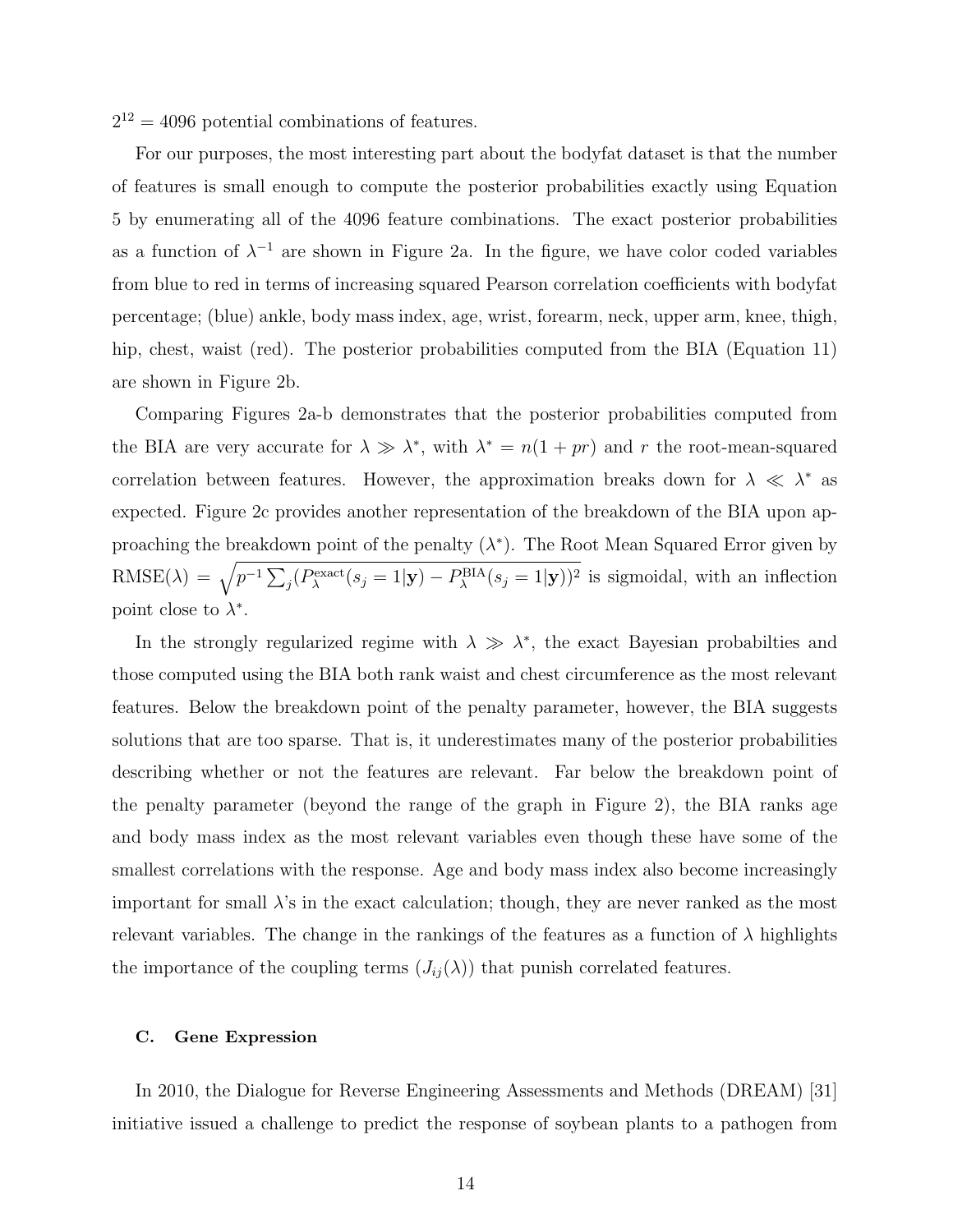data on gene expression [32]. The training data consist of a response of  $n = 200$  different soybean plants to a pathogen along with the expressions of  $p = 28395$  genes. The team (Loh et al. [33]) that achieved the highest rank correlation on a blind test set of 30 other soybean plants trained their model using elastic net regression to predict the ranks of the responses in the training set. The ranks were used rather than the actual values of the responses to mitigate the effects of outliers, and the value of the penalty parameter was chosen using cross validation. Loh et al. found that their cross validation procedure for elastic net regression favored sparse models with only a few features, and they highlighted 12 of these features that were frequently chosen by their procedure [33].

Clearly, this DREAM-5 soybean dataset presents a severely underdetermined problem, with the number of features exceeding the sample size by two orders of magnitude. Therefore, it is unsurprising, perhaps, that even the best teams achieved only modest performance on the test data [33]. Nevertheless, the soybean gene expression dataset presents a good benchmark to compare Bayesian feature selection with the BIA to feature selection using cross validated penalized regression for a very high dimensional inference problem.

We used the BIA to compute the posterior probabilities for all  $p = 28395$  features as a function of  $\lambda^{-1}$ . Following the lead from the team that won the DREAM-5 challenge, we chose our  $y$  variable as the ranks of the responses of the soybean plants to the pathogen rather than the actual values. As before, all of the data were standarized to have mean zero and variance one. It is not particularly helpful to plot the posterior probabilities of all 28395 features. Therefore, Figure 3a compares the posterior probabilities of the 12 features highlighted by Loh et al. (red lines) to the distribution of posterior probabilities for all of the features (gray area). Here, the distribution of posterior probabilities is represented by quantiles; the gray scale represents the outer  $10\%$  quantiles (light gray), the outer  $10\%$ - 25% quantiles (gray), and the middle 50% quantiles (dark gray). Visual inspection of Figure 3a suggests that the 12 features identified by Loh et al. have some of the highest posterior probabilities among all 28395 features. Similarly, Figure 3b shows that only a small percentage of features have higher posterior probabilities than those identified by Loh et al, demonstrating that there is generally pretty good agreement between features that are predictive (i.e. those that perform well in cross validation) and those with high posterior probabilities computed with the BIA.

Although our analyses of the soybean gene expression data identifies similar features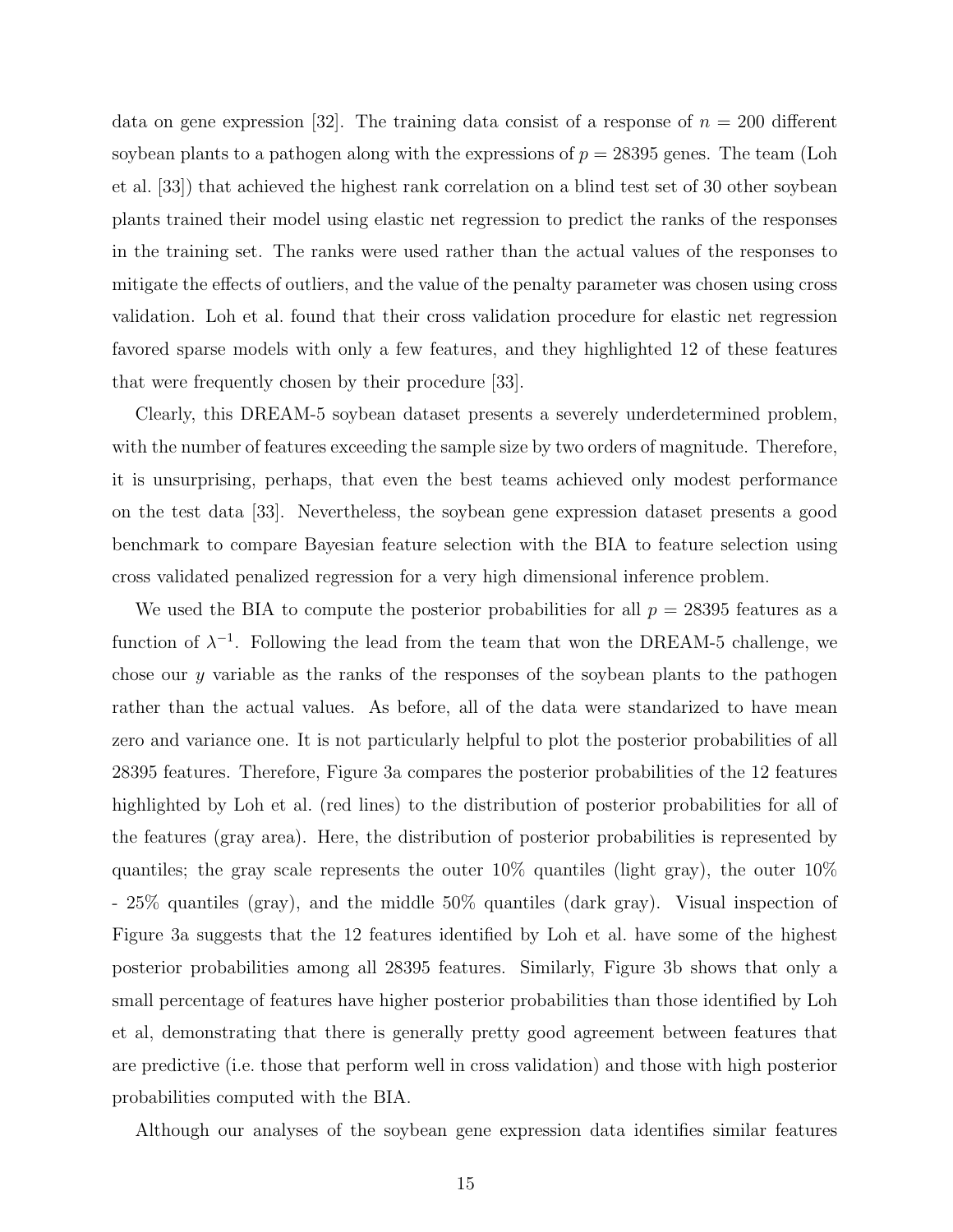

Figure 3: Feature selection path for the gene expression data. The problem is severely underdetermined, involving the prediction of a quantitative phenotype from the expressions of  $p = 28395$ genes given a sample size of  $n = 200$  and, therefore, the posterior probabilities remain close to  $P_{\lambda}(s_j = 1|\mathbf{y}) = 1/2$ . a) Features selected in a previous study (red lines) by cross validation with the elastic net have high ranking posterior probabilities. Gray scale represents the outer 10% quantiles (light gray), the outer 10% - 25% quantiles (gray), and the middle 50% quantiles (dark gray). b) The median (solid black line) and mean (dashed red line) percentage of features with higher posterior probabilities than those identified by Loh et al. The vertical axis is a logarithmic scale. The dashed vertical line is at  $\lambda = \lambda^* = n(1 + rp)$ , which is the estimated breakdown point of the approximation.

as cross validated elastic net regression, the posterior probabilities all fall in the range  $P_{\lambda}(s_j|\mathbf{y}) = 1/2 \pm 0.001$ . The small range of posterior probabilities around the value representing random chance  $(P_{\lambda}(s_j|\mathbf{y}) = 1/2)$  that we identify is consistent with the highly variable out-of-sample performance discussed by Loh et al. The fact that there is no strong evidence favoring the selection of any of the features is not really surprising considering the vastly underdetermined nature of the problem  $(n = 200 \text{ and } p = 28395)$ . Moreover, the gene expression features have a root mean square correlation of  $r \approx 0.29$ . As a result, the critical value of the penalty parameter is  $\lambda^* = n(1 + pr) \approx 1.65 \times 10^6$ , which is huge compared to what the breakdown point of  $\lambda^* = 200$  would be if we were to assume that  $r = 0$ .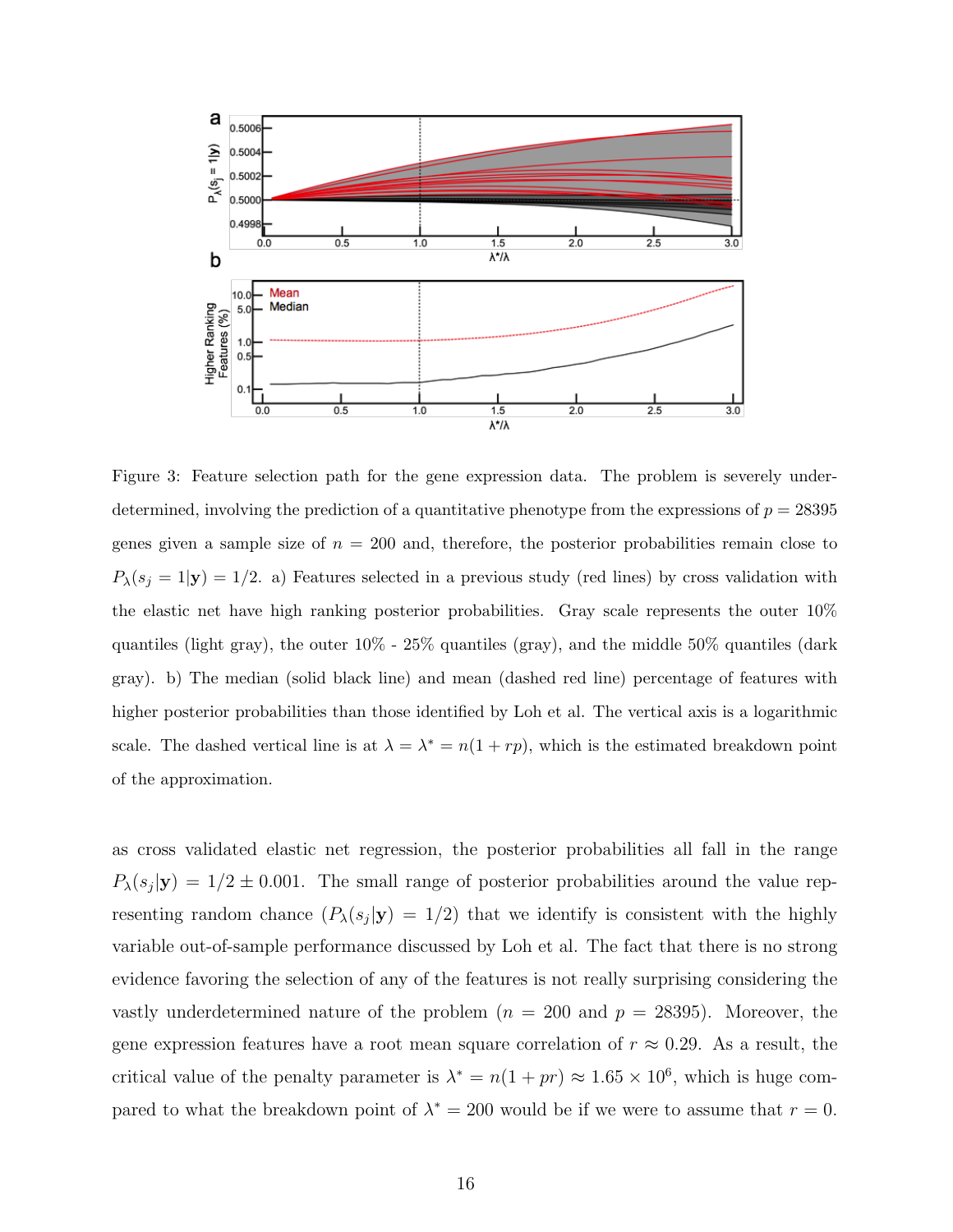Given that smaller  $\lambda$ 's generally lead to magnetizations that are larger in absolute value, it is clear that ignoring the correlations between genes vastly inflates estimates of certainty in gene relevance. This highlights the importance of strong regularization procedures that specifically account for correlation between genes in high dimensional genomic studies.

# V. DISCUSSION

To summarize, we have shown that Bayesian feature selection for L2 penalized regression, in the strongly regularized regime, corresponds to an Ising model, which we call the Ising Approximation (BIA). Mapping the posterior distribution to an Ising model that has simple expressions for the local fields and couplings using a controlled approximation opens the door to analytical studies of Bayesian feature selection using the vast number of techniques developed in physics for studying the Ising model. In fact, our analyses can be generalized to study Bayesian feature selection for many statistical techniques other than linear regression, as well as other prior distributions [34]. From a practical standpoint, the BIA provides an algorithm to efficiently compute Bayesian feature selection paths for L2 penalized regression. Using our approach, it is possible to compute posterior probabilities of feature relevance for very high dimensional datasets such as those typically found in genomic studies.

Unlike most previous work of feature selection, the BIA is ideally suited for large genomic datasets where the number of features can be much greater than the sample size,  $p \gg n$ . The underlying reason for this is that we work in strongly-regularized regime where the prior always has a large influence on the posterior probabilities. This is in contrast to previous works on penalized regression and related Bayesian approaches that have focused on the "weakly-regularized regime" where the effect of the prior is assumed to be small. Moreover, we have identified a sharp threshold for the regularization parameter  $\lambda^* = n(1 + pr)$  where the BIA is expected to break down. This threshold depends on the sample size,  $n$ , number of features,  $p$ , and root-mean-squared correlation between features,  $r$ . The threshold at which the BIA breaks down occurs precisely at the transition from the strongly-regularized to the weakly-regularized regimes where the prior and the likelihood have a comparable influence on the posterior distribution.

Our work also highlights the importance of accounting for correlations between features when assessing statistical significance in large data sets. In general, we have found that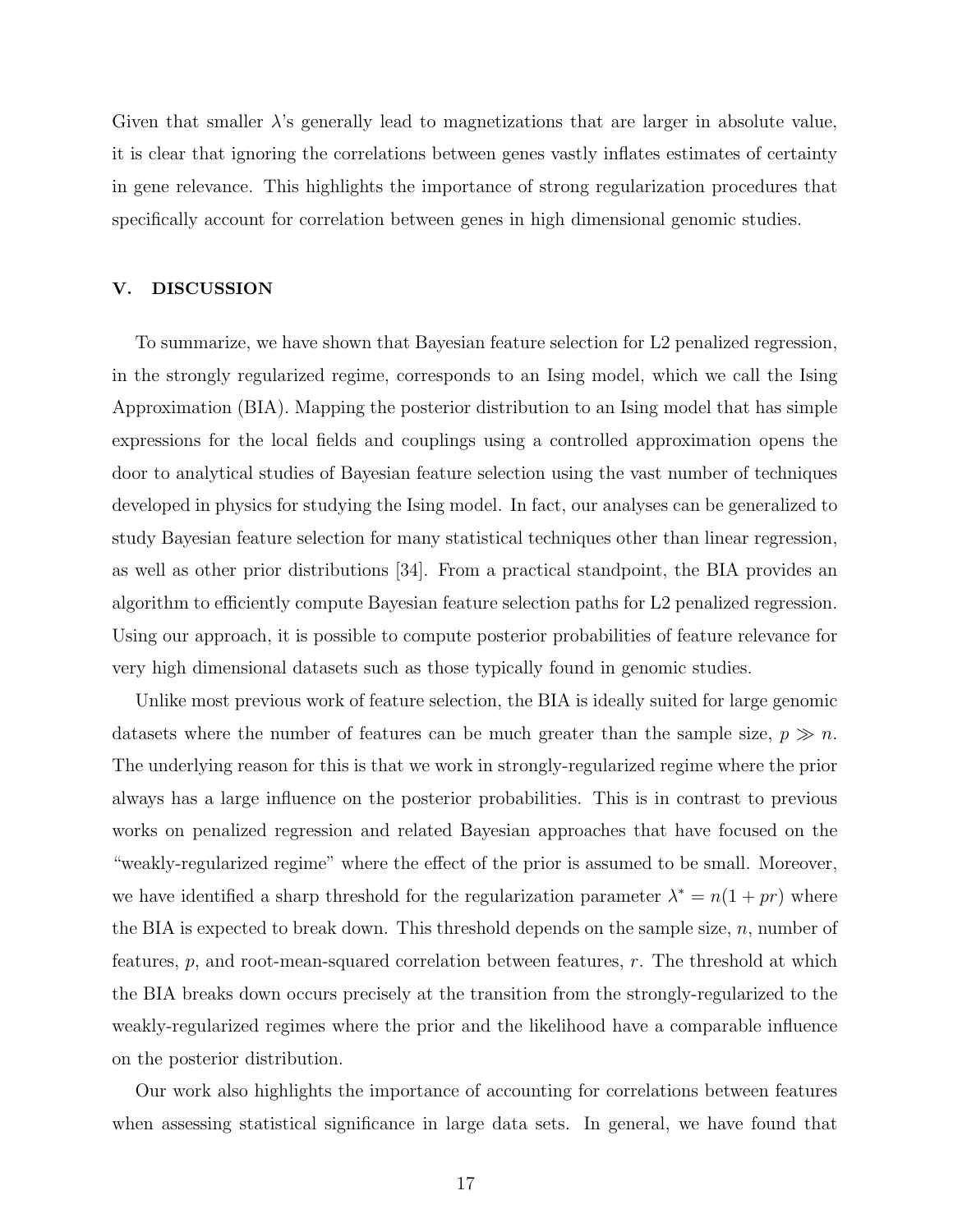when the number of features is large, even small correlations can cause a huge reduction in the posterior probabilities of features. For example, our analysis of a dataset including the expression of 28,395 genes in soybeans demonstrates that the resulting posterior probabilities of gene relevance may be very close to value representing random chance  $P_{\lambda}(s_j|\mathbf{y}) = 1/2$ when  $p \gg n$  and the genes are moderately correlated, e.g.  $r \sim 0.29$ . This is likely to have important implications for assessing the results of GWAS studies where such correlations are often ignored.

Another implication of the small marginal posterior probabilities resulting from correlations among potential features is that it is probably not reasonable to choose a posterior probability threshold for judging significance on very high dimensional problems. Instead, the BIA can be used as part of a two-stage procedure in the same manner as Sure Independence Screening [10], where the BIA is applied to rapidly screen irrelevant variables, i.e. those that have low rank in posterior probability, before applying a more computationally intensive cross validation procedure to infer the regression coefficients. The computational efficiency of the BIA and the existence of a natural threshold for the penalty parameter where the BIA works make this procedure ideally suited for such two stage procedures.

#### VI. ACKNOWLEDGEMENTS

#### VII. APPENDIX

#### A. Bayesian Linear Regression

In this section, we briefly review the necessary aspects of Bayesian linear regression. This entire section follows standard arguments, the details of which can be found in many textbooks on Bayesian statistics e.g. [26], and also appears in the main text; we repeat it here so that the Appendix is self contained. The goal of linear regression is to infer the set of coefficients  $\beta_j$  for  $j = 1, \ldots, p$  that describe the relationship  $y = x^T \beta + \eta$  from *n* observations  $(y_i, \mathbf{x}_i)$  for  $i = 1, \ldots, n$ . Here, **x** is a  $(1 \times p)$  vector of features and  $\eta \sim \mathcal{N}(0, \sigma^2)$  is a Gaussian distributed random variable with unknown variance  $\sigma^2$ . Without loss of generality, we will assume throughout this paper that the data are standardized with  $\sum_i y_i = 0$ ,  $\sum_i y_i^2 = n$ ,  $\sum_i (\mathbf{x}_i)_j = 0$ , and  $\sum_i (\mathbf{x}_i)_j^2 = n$  so that it is not necessary to include an intercept term in the regression. Penalized least-squares methods estimate the regression coefficients by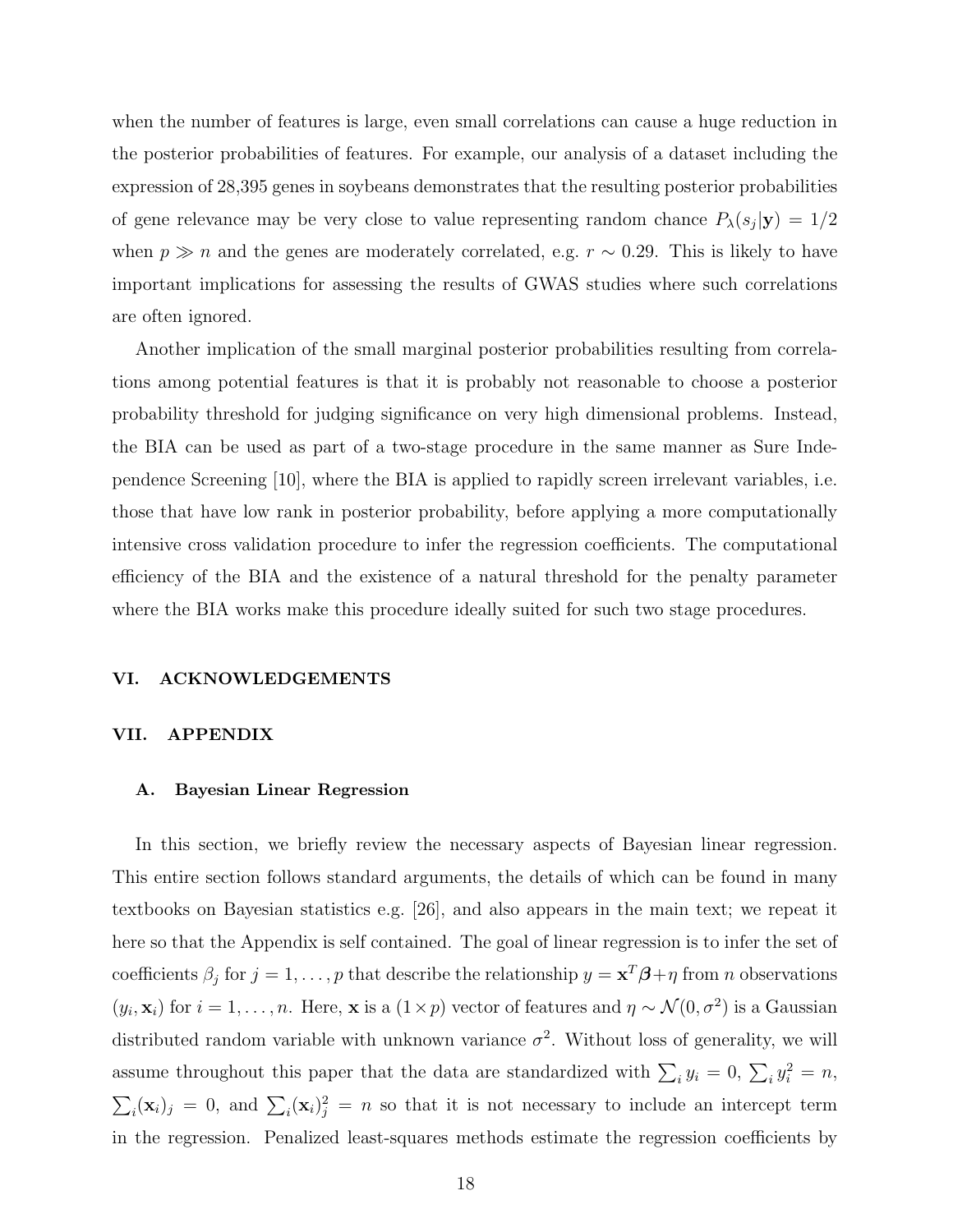minimizing a convex objective function in the form of:

$$
U(\boldsymbol{\beta}) = \sum_{i} (y_i - \mathbf{x}_i^T \boldsymbol{\beta})^2 + \lambda f(\boldsymbol{\beta})
$$
 (S1)

where  $f(\boldsymbol{\beta})$  is a function that penalizes large regression coefficients and  $\lambda$  is the strength of the penalty. Common choices for the penalty function include  $f(\boldsymbol{\beta}) = \sum_j \beta_j^2$  for L2 penalized or 'Ridge' regression [12], and  $f(\beta) = \sum_j |\beta_j|$  for L1 penalized or LASSO regression [13]. The standard least-squares (and maximum likelihood) estimate  $\hat{\beta} = (X^T X)^{-1} X^T \mathbf{y}$  is recovered by setting  $\lambda = 0$ , where X is the  $(n \times p)$  design matrix with rows  $\mathbf{x}_i$ . Adding a penalty to the least-squares objective function mitigates instability that results from computing the inverse of the  $X^T X$  matrix. In the case of the L1 penalty, many of the regression coefficients end up being shrunk exactly to zero resulting in a type of automatic feature selection [13–15].

Bayesian methods combine the information from the data, described by the likelihood function, with a priori knowledge, described by a prior distribution, to construct a posterior distribution that describes one's knowledge about the parameters after observing the data. In the case of linear regression, the likelihood function is a Gaussian:

$$
P(\mathbf{y}|\boldsymbol{\beta}, \sigma^2) = \left(\frac{1}{\sqrt{2\pi\sigma^2}}\right)^n \exp\left(-\frac{(\mathbf{y} - X^T\boldsymbol{\beta})^T(\mathbf{y} - X^T\boldsymbol{\beta})}{2\sigma^2}\right)
$$
(S2)

In this work, we will use standard conjugate prior distributions for  $\beta$  and  $\sigma^2$  given by  $P(\boldsymbol{\beta}, \sigma^2 | \mathbf{s}) = P(\sigma^2) P(\boldsymbol{\beta} | \sigma^2, \mathbf{s})$  where:

$$
P(\sigma^2) \propto (\sigma^2)^{-(a_0+1)} \exp(-b_0/\sigma^2)
$$
\n(S3)

$$
P(\boldsymbol{\beta}|\sigma^2, \mathbf{s}) \propto \prod_j \frac{1}{2} \left[ (1 - s_j) \delta(\beta_j) + (1 + s_j) \sqrt{\frac{\lambda}{2\pi\sigma^2}} \exp\left(-\frac{\lambda \beta_j^2}{2\sigma^2}\right) \right]
$$
(S4)

These prior distributions were chosen so that the posterior distribution has a simple closedform expression. Here, we have introduced a vector (s) of indicator variables so that  $\beta_j = 0$ if  $s_j = -1$  and  $\beta_j \neq 0$  if  $s_j = +1$ . We also have to specify a prior for the indicator variables, which we will set to a flat prior  $P(s) \propto 1$  for simplicity. In principle,  $a_0$ ,  $b_0$  and the penalty parameter,  $\lambda$ , are free parameters that must be specified ahead of time and reflect our prior knowledge. We will discuss these parameters more in the next section.

We have set up the problem so that identifying which features are relevant is equivalent to identifying those features for which  $s_j = +1$ . Therefore, we need to compute the posterior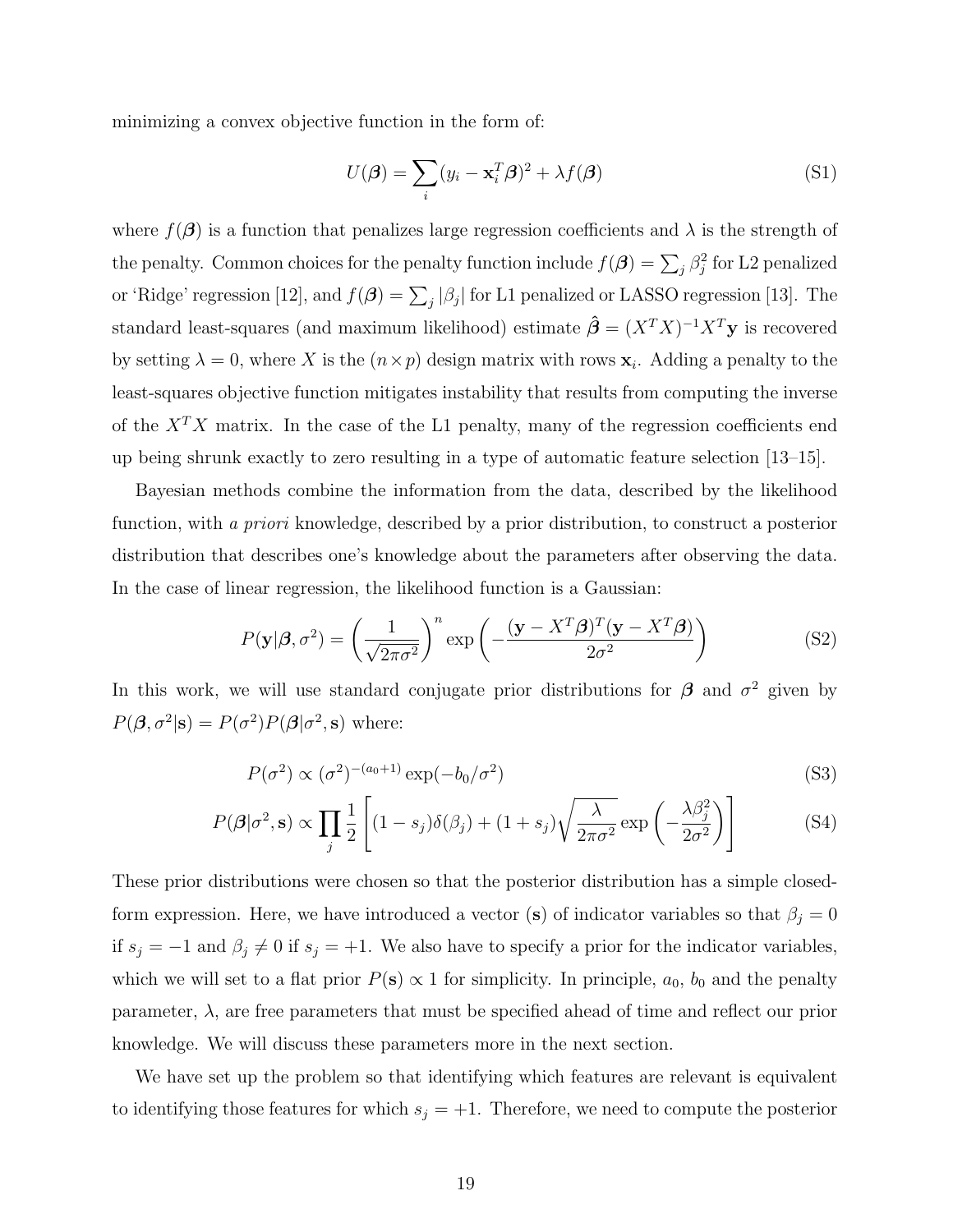distribution for s, which can be determined from Bayes' theorem:

$$
\log P_{\lambda}(\mathbf{s}|\mathbf{y}) = C + \log \int d\beta d\sigma^2 P(\mathbf{y}|\beta, \sigma^2) P(\beta, \sigma^2|\mathbf{s}) P(\mathbf{s})
$$
  
=  $C + \frac{1}{2} \ln |\lambda I| - \frac{1}{2} \ln |\lambda I + X_{\mathbf{s}}^T X_{\mathbf{s}}| - (a_0 + \frac{n}{2}) \ln(b_0 + \frac{1}{2} E_{\mathbf{s}}(\lambda))$   
\equiv  $\mathcal{L}(\mathbf{s}|y)$  (S5)

where C represents a constant and  $E_{s}(\lambda)$  is the sum of the squared residual errors. In this expression,  $q = \sum_j (1 + s_j)/2$ , is the number of variables with  $s_j = +1$ , I is the  $(q \times q)$ identity matrix, and  $X_s$  is a  $(n \times q)$  restricted design matrix which only contains rows corresponding to features where  $s_j = +1$ . The sum of the squared residual errors is given by  $E_s(\lambda) = \mathbf{y}^T \mathbf{y} - \mathbf{y}^T X_s \overline{\beta}_s(\lambda)$ , where  $\overline{\beta}_s(\lambda) = (\lambda I + X_s^T X_s)^{-1} X_s^T \mathbf{y}$  is the Bayesian estimate for the regression coefficients corresponding to those variables for which  $s_j = +1$ .

# B. Strongly Regularized Expansion

Now, we will perturbatively study the model selection posterior distribution about the limit where  $\lambda$  is large. It is helpful to rewrite the expressions in terms of  $\epsilon = 1/\lambda$  which will be the small parameter that we will use in the expansion. The log-posterior is:

 $\mathcal{L}(\mathbf{s}|y) = \text{constant} + \frac{1}{2}$ 2  $\ln |I| - \frac{1}{2}$ 2  $\ln|I+\epsilon X_{\mathbf{s}}^T X_{\mathbf{s}}|-(a_0+\frac{n}{2})$  $\frac{n}{2}$ )  $\ln(b_0 + \frac{1}{2})$  $\frac{1}{2}y^T y - \frac{1}{2}$  $\frac{1}{2}y^TX_{\mathbf{s}}\bar{\boldsymbol{\beta}}_{\mathbf{s}}(\epsilon))$ where  $\bar{\beta}_{s}(\epsilon) = \epsilon (I + \epsilon X_{s}^{T} X_{s})^{-1} X_{s}^{T} \mathbf{y}$ . We will expand  $\mathcal{L}(\mathbf{s}|y)$  in powers of  $\epsilon$  to second order. For now, we will assume that higher order terms can be neglected, and we will ask later on when this assumption breaks down. We need:

$$
\ln|I + \epsilon X_s^T X_s| - \ln|I| = \epsilon \text{Tr}[X_s^T X_s] - \frac{1}{2} \epsilon^2 \text{Tr}[(X_s^T X_s)^2] + O(\epsilon^3)
$$

and

$$
\ln(b_0 + \frac{1}{2}(y^T y - y^T X_s \overline{\beta}_s(\epsilon)) + \ln 2 - \ln(2b_0 + n)
$$
  
=  $\epsilon \left(\frac{y^T X_s \partial_{\epsilon} \overline{\beta}_s(0)}{2b_0 + n}\right) - \frac{\epsilon^2}{2} \left(\frac{y^T X_s \partial_{\epsilon}^2 \overline{\beta}_s(0)}{2b_0 + n} + \left(\frac{y^T X_s \partial_{\epsilon} \overline{\beta}_s(0)}{2b_0 + n}\right)^2\right) + O(\epsilon^3)$ 

Now, we can calculate:

$$
\partial_{\epsilon}\bar{\beta}_{\mathbf{s}}(0) = \partial_{\epsilon} \left[ \epsilon (I + \epsilon X_{\mathbf{s}}^T X_{\mathbf{s}})^{-1} X_{\mathbf{s}}^T y \right]_{\epsilon=0}
$$
  
= 
$$
\left[ (I + \epsilon X_{\mathbf{s}}^T X_{\mathbf{s}})^{-1} X_{\mathbf{s}}^T y - \epsilon (I + \epsilon X_{\mathbf{s}}^T X_{\mathbf{s}})^{-1} X_{\mathbf{s}}^T X_{\mathbf{s}} (I + \epsilon X_{\mathbf{s}}^T X_{\mathbf{s}})^{-1} X_{\mathbf{s}}^T y \right]_{\epsilon=0}
$$
  
= 
$$
X_{\mathbf{s}}^T y
$$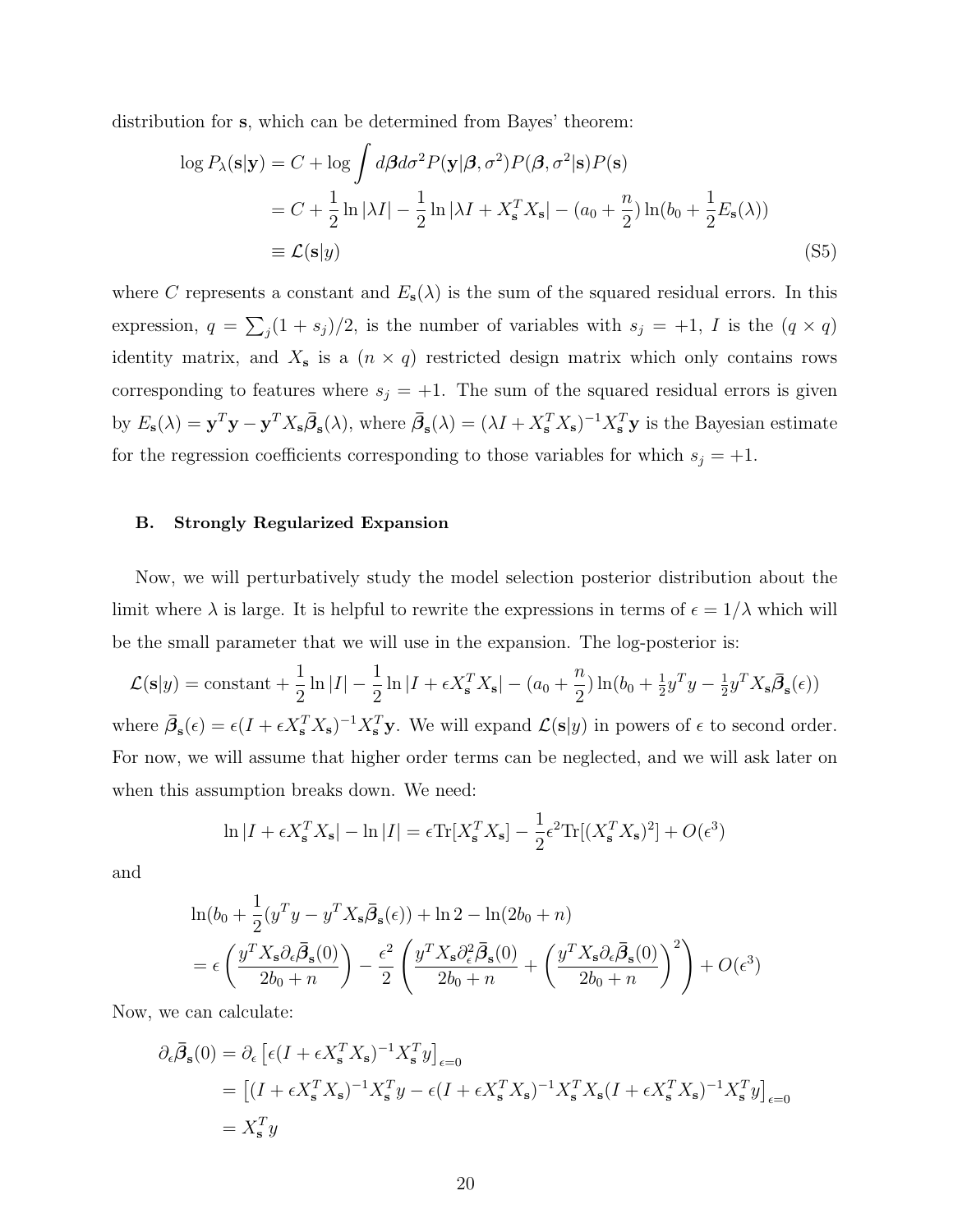and

$$
\partial_{\epsilon}^{2} \bar{\beta}_{s}(0) = \partial_{\epsilon}^{2} \left[ \epsilon (I + \epsilon X_{s}^{T} X_{s})^{-1} X_{s}^{T} y \right]_{\epsilon=0}
$$
\n
$$
= \left[ \partial_{\epsilon} (I + \epsilon X_{s}^{T} X_{s})^{-1} X_{s}^{T} y - \partial_{\epsilon} \epsilon (I + \epsilon X_{s}^{T} X_{s})^{-1} X_{s}^{T} X_{s} (I + \epsilon X_{s}^{T} X_{s})^{-1} X_{s}^{T} y \right]_{\epsilon=0}
$$
\n
$$
= -2 \left[ (I + \epsilon X_{s}^{T} X_{s})^{-1} X_{s}^{T} X_{s} (I + \epsilon X_{s}^{T} X_{s})^{-1} X_{s}^{T} y \right]_{\epsilon=0}
$$
\n
$$
- \left[ \epsilon \partial_{\epsilon} (I + \epsilon X_{s}^{T} X_{s})^{-1} X_{s}^{T} X_{s} (I + \epsilon X_{s}^{T} X_{s})^{-1} X_{s}^{T} y \right]_{\epsilon=0}
$$
\n
$$
= -2 X_{s}^{T} X_{s} X_{s}^{T} y
$$

Therefore, (up to a constant term):

$$
\ln(b_0 + \frac{1}{2}(y^T y - y^T X_s \overline{\beta}_s(\epsilon))
$$
  
= 
$$
-\epsilon \left(\frac{y^T X_s X_s^T y}{2b_0 + n}\right) + \epsilon^2 \left(\frac{y^T X_s X_s^T X_s X_s^T y}{2b_0 + n} - \frac{1}{2} \left(\frac{y^T X_s X_s^T y}{2b_0 + n}\right)^2\right) + O(\epsilon^3)
$$

Putting things together the log-posterior is (up to a constant term):

$$
\mathcal{L}(\mathbf{s}|y) = \frac{\epsilon}{2} \left( \left( \frac{2a_0 + n}{2b_0 + n} \right) y^T X_s X_s^T y - \text{Tr}[X_s^T X_s] \right) \n+ \frac{\epsilon^2}{2} \left( \text{Tr}[(X_s^T X_s)^2] - \left( \frac{2a_0 + n}{2b_0 + n} \right) \left( y^T X_s X_s^T X_s X_s^T y - \frac{1}{2} \frac{(y^T X_s X_s^T y)^2}{2b_0 + n} \right) \right) + O(\epsilon^3)
$$

To simplify things a little, we will assume that  $a_0$  and  $b_0$  can be neglected, which gives:

$$
\mathcal{L}(\mathbf{s}|y) = \frac{\epsilon}{2} \left( y^T X_s X_s^T y - \text{Tr}[X_s^T X_s] \right) \n+ \frac{\epsilon^2}{2} \left( \text{Tr}[(X_s^T X_s)^2] - \left( y^T X_s X_s^T X_s X_s^T y - \frac{1}{2n} (y^T X_s X_s^T y)^2 \right) \right) + O(\epsilon^3)
$$
\n(S6)

#### C. Breakdown of the Approximation

In a truly Bayesian setting, the parameters  $a_0$ ,  $b_0$  and  $\lambda$  are chosen ahead of time to reflect the prior knowledge of the statistician. By contrast, L2 penalized regression is also commonly used in a frequentist setting with  $\lambda$  chosen by cross-validation. In any case, the inclusion of the penalty parameter helps to regularize the inverse of  $X_s^T X_s$ , which is often of low rank. Indeed, in the high-dimensional setting with  $p > n$  the  $(p \times p)$  matrix  $X_s^T X_s$  has a maximum rank of  $n$  and is, therefore, never invertible. Note, however, that we can always compute the inverse of  $\Lambda = (\lambda I + X_s^T X_s)$  for any  $\lambda > 0$  because the combination of a postive definite matrix with a postive semi-definite matrix is postive definite. The convergence of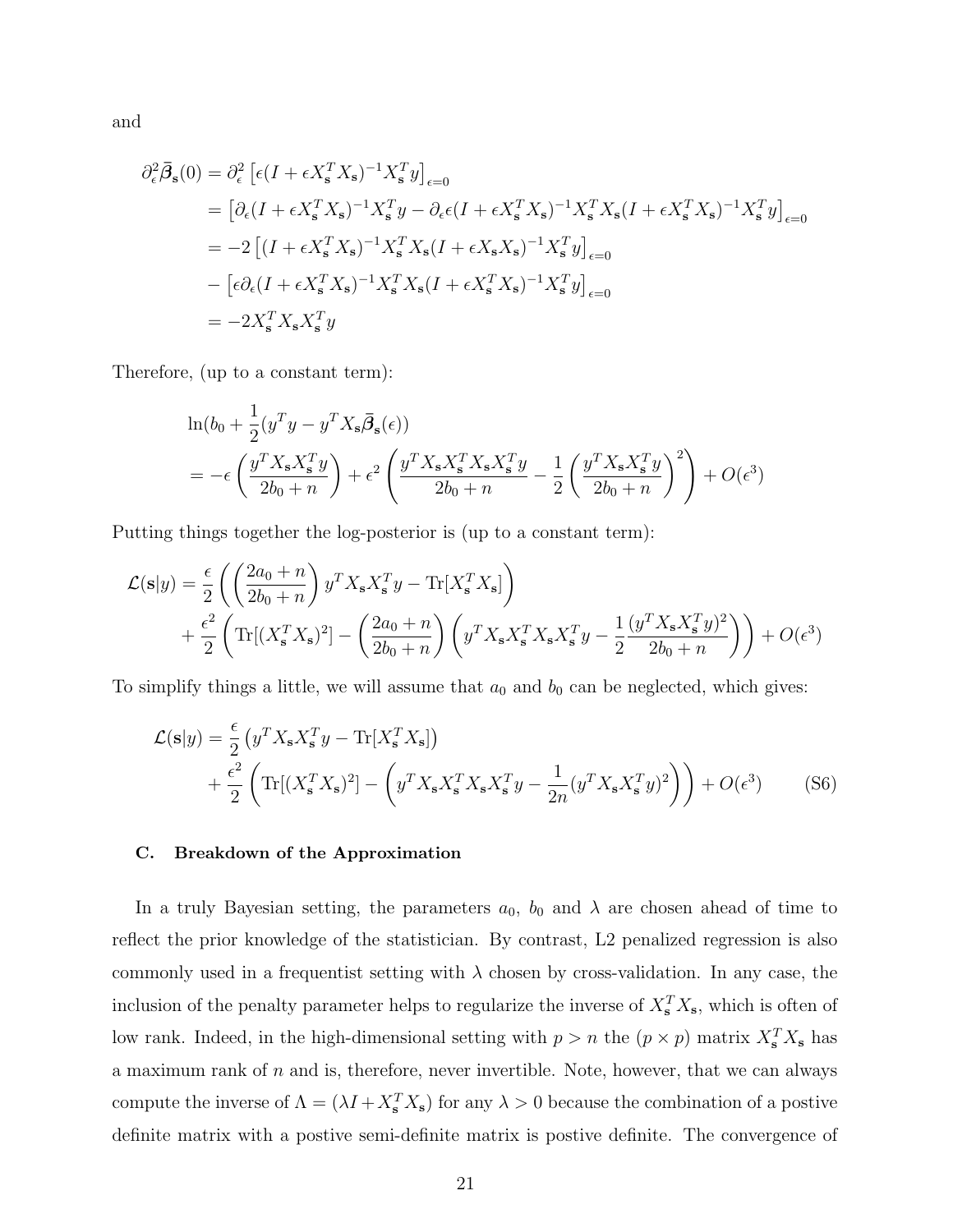the series expansion for  $\Lambda$  is, by and large, the factor determining the convergence of the series expansion for the log-posterior. Let's expand the inverse of  $\Lambda$  about  $\lambda = \infty$  as

$$
\Lambda^{-1} = \lambda^{-1} (I + \lambda^{-1} X_s^T X_s)^{-1} = \lambda^{-1} \sum_{k=0}^{\infty} (-1)^k \lambda^{-k} (X_s^T X_s)^k
$$

The geometric series converges as long as  $\lambda > \text{Tr}[X_s^T X_s]$ , and truncating the series after the  $k^{th}$  order term leads to an error of order  $O(\text{Tr}[(X_s^T X_s/\lambda)^{(k+1)}])$ . Thus, to ensure that the series converges for all **s** we need  $\lambda > \text{Tr}[X^T X]$ , where X is the design matrix for all p features.

For large k, we know that  $Tr[(X_s^T X_s)^{(k+1)}]$  is dominated by the largest eigenvalue,  $\gamma$ , of  $X^T X$ . Thus, we expect the BIA series to converge if  $\lambda < \gamma$ . We can place a bound on  $\gamma$  using the Gergoshin Circle Theorem [28]. Since the  $X_i$  are standardized variables, as the number of samples goes to infinity,  $n \to \infty$ , the matrix element in row i and column j of  $X^T X$  is converges to the correlation between  $X_i$  and  $X_j$ ,  $r(X_i, X_j)$ . Plugging this result into the Gergoshin Cirlcle Theorem gives a bound for the largest eigenvalue, namely  $\gamma \leq n(1 + p\tilde{r})$ where  $\tilde{r} = \frac{1}{n}$  $\frac{1}{p}$  inf<sub>i</sub>  $\sum_{j\neq i} |r(X_i, X_j)|$ . This suggests that BIA holds when  $\lambda > \gamma = n(1 + p\tilde{r})$ . For large p, we can approximate  $\tilde{r}$  by the root-mean-squared correlation between features,  $r = \sqrt{p^{-1}(p-1)^{-1} \sum_{i \neq j} r^2(X_i, X_j)}$ . This defines a natural scale,

$$
\lambda^* = n(1+pr). \tag{S7}
$$

for the penalty parameter at which the BIA is expected to breakdown. We expect the BIA to be accurate when  $\lambda \gg \lambda^*$  and to breakdown when  $\lambda \ll \lambda^*$ .

# D. Bayesian Ising Approximation

Equation S6 still contains design matrices  $(X<sub>s</sub>)$  that are restricted to the features for which  $s_i = +1$ . To remove these restrictions, let's introduce some binary indicator variables  $\gamma_j = (s_j + 1)/2$ . Thus,  $\gamma_j = 1$  if variable j is included in the model and  $\gamma_j = 0$  if variable j is not included in the model. Also, let  $V = X^T X/n$  and G be the matrix with elements  $G_{ij} =$  $\sum_{k,l=1}^{k,l=n} y_k y_l X_{ki} X_{lj}/n^2$ . Note that standardizing all of the data leads to  $V_{ij} = r(x_i, x_j)$  and  $G_{ij} \simeq r(y, x_i)r(y, x_j)$ , where  $r(z_1, z_2)$  is the Pearson correlation between dummy variables  $z_1$  and  $z_2$ . Now, we will rewrite Eq. S6 in terms of the indicator variables  $(\gamma)$ , V, and G.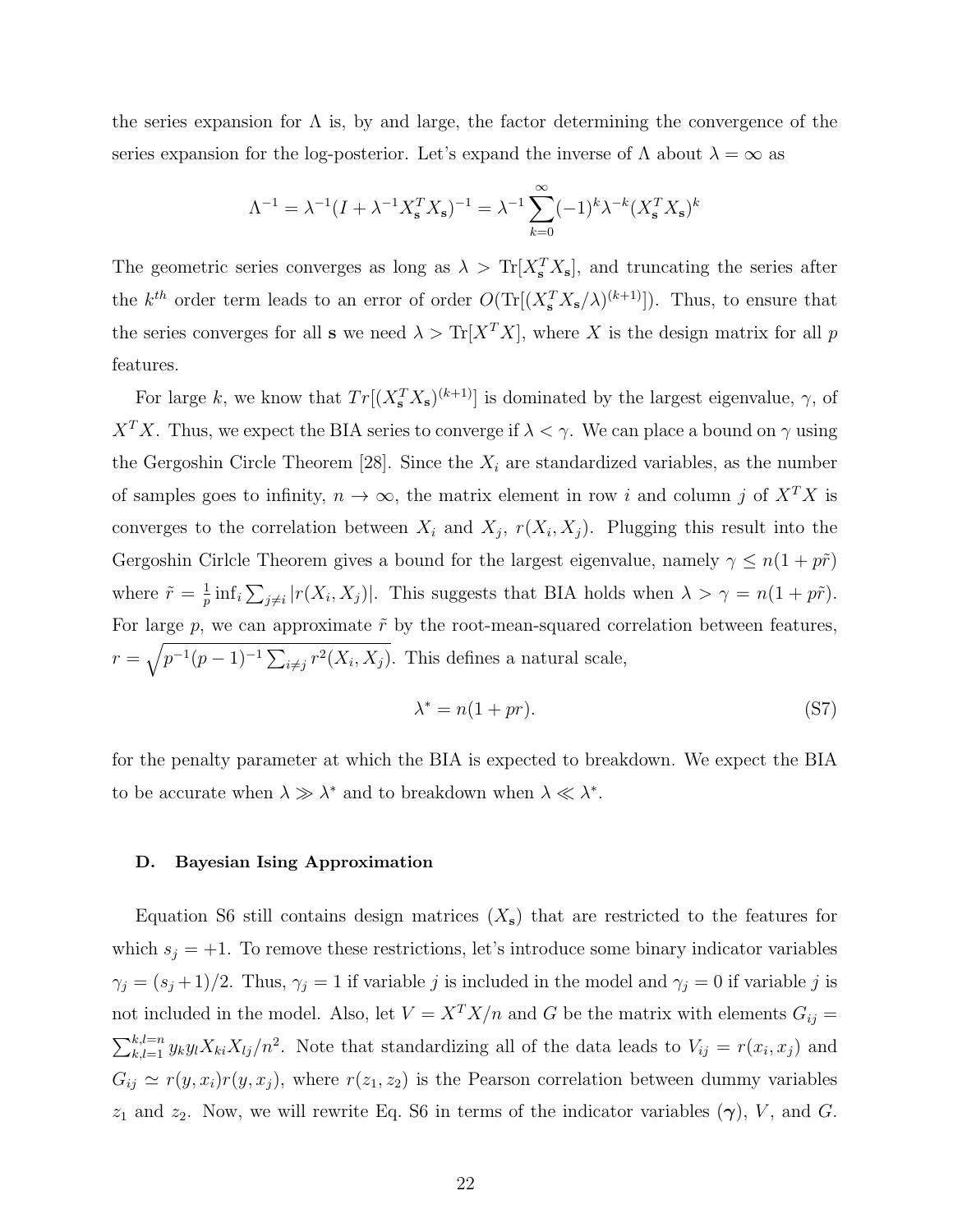We have:

$$
\text{Tr}[X_{\mathbf{s}}^T X_{\mathbf{s}}] = \sum_{i=1}^{i=p} \gamma_i \left( \sum_{j=1}^{j=n} X_{ji}^2 \right) = n \sum_{i=1}^{i=p} V_{ii} \gamma_i
$$
\n
$$
\text{Tr}[(X_{\mathbf{s}}^T X_{\mathbf{s}})^2] = \sum_{i,j=1}^{i,j=p} \gamma_i \gamma_j \left( \sum_{k=1}^{k=n} X_{ki} X_{kj} \right)^2 = n^2 \sum_{i,j=1}^{i,j=p} V_{ij}^2 \gamma_i \gamma_j
$$
\n
$$
y^T X_{\mathbf{s}} X_{\mathbf{s}}^T y = \sum_{i=1}^{i=p} \gamma_i \left( \sum_{j,k=1}^{j,k=n} y_j y_k X_{ji} X_{ki} \right) = n^2 \sum_{i=1}^{i=p} G_{ii} \gamma_i
$$

$$
y^T X_s X_s^T X_s X_s^T y = \sum_{i,j=1}^{i,j=p} \gamma_i \gamma_j \left( \sum_{q=1}^{q=n} X_{qi} X_{qj} \right) \left( \sum_{k,l=1}^{k,l=n} y_k y_l X_{ki} X_{lj} \right) = n^3 \sum_{i,j=1}^{i,j=p} V_{ij} G_{ij} \gamma_i \gamma_j
$$

Plugging these into Eq. S6, we have:

$$
\mathcal{L}(\mathbf{s}|y) = \frac{n^2}{2\lambda} \left\{ \sum_{i=1}^{i=p} \left( G_{ii} - \frac{V_{ii}}{n} \right) \gamma_i + \frac{n}{\lambda} \sum_{i,j=1}^{i,j=p} \left( \frac{V_{ij}^2}{n} - V_{ij} G_{ij} + \frac{1}{2} G_{ii} G_{jj} \right) \gamma_i \gamma_j \right\}
$$

Plugging in  $\gamma_j = (1 + s_j)/2$ , rearranging and dropping constant terms yields our final result:

$$
\mathcal{L}(\mathbf{s}|y) \simeq \frac{n^2}{4\lambda} \left( \sum_i h_i(\lambda) s_i + \frac{1}{2} \sum_{i,j;i \neq j} J_{ij}(\lambda) s_i s_j \right) \tag{S8}
$$

where the external fields and couplings are defined as:

$$
h_i(\lambda) = r^2(y, x_i) - \frac{1}{n} + \sum_j J_{ij}(\lambda)
$$
\n(S9)

$$
J_{ij}(\lambda) = \frac{n}{\lambda} \left( \frac{r^2(x_i, x_j)}{n} - r(x_i, x_j) r(y, x_i) r(y, x_j) + \frac{1}{2} r^2(y, x_i) r^2(y, x_j) \right)
$$
(S10)

- [1] A. M. Legendre, Nouvelles méthodes pour la détermination des orbites des cometes (F. Didot, 1805).
- [2] M. I. McCarthy, G. R. Abecasis, L. R. Cardon, D. B. Goldstein, J. Little, J. P. Ioannidis, and J. N. Hirschhorn, Nature Reviews Genetics 9, 356 (2008).
- [3] I. Guyon and A. Elisseeff, The Journal of Machine Learning Research 3, 1157 (2003).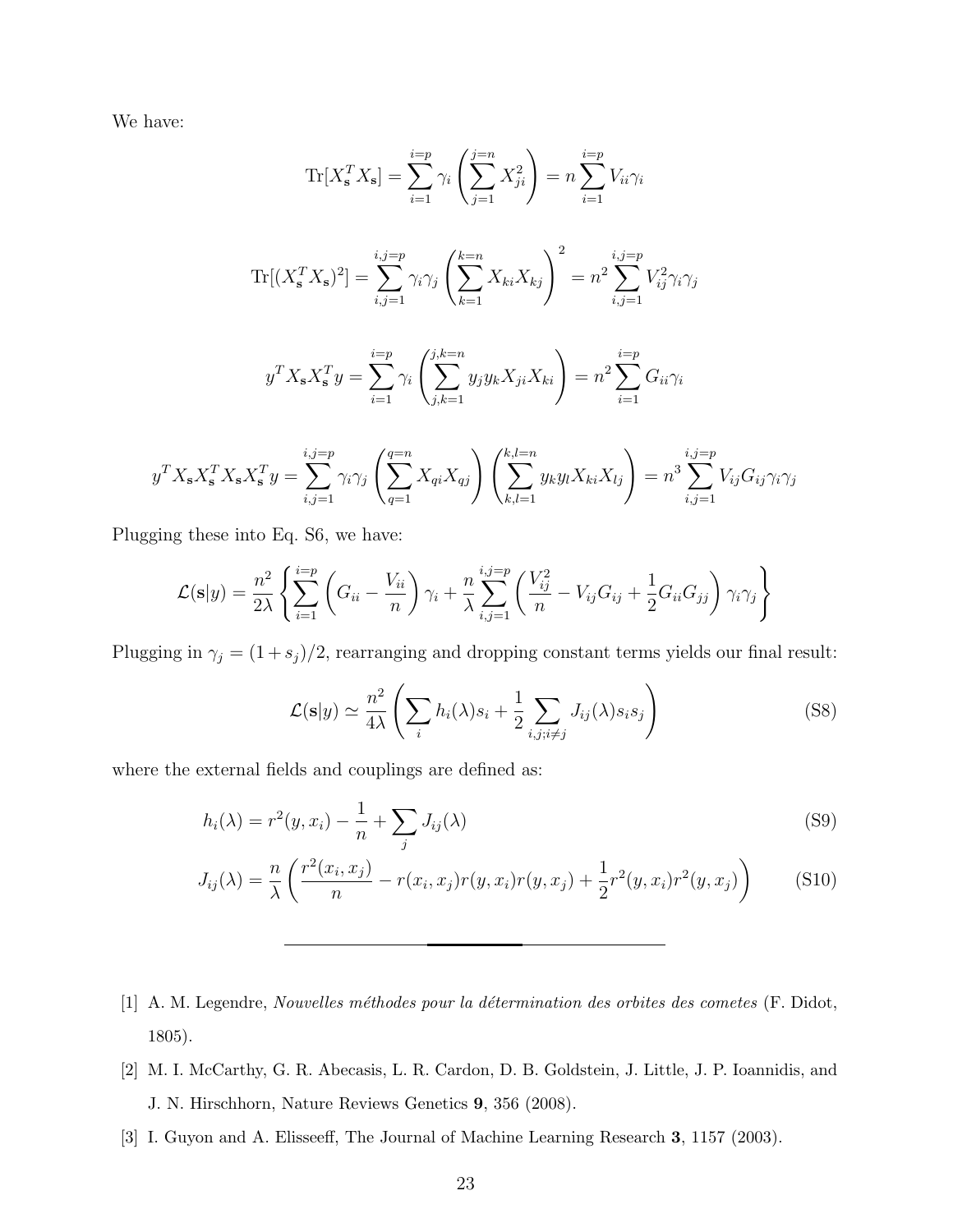- [4] X. Huo and X. Ni, The Annals of Statistics pp. 870–887 (2007).
- [5] J. Peng, J. Zhu, A. Bergamaschi, W. Han, D.-Y. Noh, J. R. Pollack, and P. Wang, The annals of applied statistics 4, 53 (2010).
- [6] P. R. Burton, D. G. Clayton, L. R. Cardon, N. Craddock, P. Deloukas, A. Duncanson, D. P. Kwiatkowski, M. I. McCarthy, W. H. Ouwehand, N. J. Samani, et al., Nature 447, 661 (2007).
- [7] A. Subramanian, P. Tamayo, V. K. Mootha, S. Mukherjee, B. L. Ebert, M. A. Gillette, A. Paulovich, S. L. Pomeroy, T. R. Golub, E. S. Lander, et al., Proceedings of the National Academy of Sciences of the United States of America 102, 15545 (2005).
- [8] T. T. Wu, Y. F. Chen, T. Hastie, E. Sobel, and K. Lange, Bioinformatics 25, 714 (2009).
- [9] J. Yang, T. Ferreira, A. P. Morris, S. E. Medland, P. A. Madden, A. C. Heath, N. G. Martin, G. W. Montgomery, M. N. Weedon, R. J. Loos, et al., Nature genetics 44, 369 (2012).
- [10] J. Fan and J. Lv, Journal of the Royal Statistical Society: Series B (Statistical Methodology) 70, 849 (2008).
- [11] C. Ding and H. Peng, Journal of bioinformatics and computational biology 3, 185 (2005).
- [12] A. E. Hoerl and R. W. Kennard, Technometrics 12, 55 (1970).
- [13] R. Tibshirani, Journal of the Royal Statistical Society. Series B (Methodological) pp. 267–288 (1996).
- [14] H. Zou and T. Hastie, Journal of the Royal Statistical Society: Series B (Statistical Methodology) 67, 301 (2005).
- [15] E. Candes and T. Tao, The Annals of Statistics pp. 2313–2351 (2007).
- [16] E. I. George and R. E. McCulloch, Journal of the American Statistical Association 88, 881 (1993).
- [17] F. Li and N. R. Zhang, Journal of the American Statistical Association 105 (2010).
- [18] R. Monasson, R. Zecchina, S. Kirkpatrick, B. Selman, and L. Troyansky, Nature 400, 133 (1999).
- [19] M. Mézard, G. Parisi, and R. Zecchina, Science 297, 812 (2002).
- [20] W. Bialek, C. G. Callan, and S. P. Strong, Physical Review Letters 77, 4693 (1996).
- [21] I. Nemenman and W. Bialek, Physical Review E 65, 026137 (2002).
- [22] V. Balasubramanian, Neural computation 9, 349 (1997).
- [23] D. Malzahn and M. Opper, Journal of Statistical Mechanics: Theory and Experiment 2005, P11001 (2005).